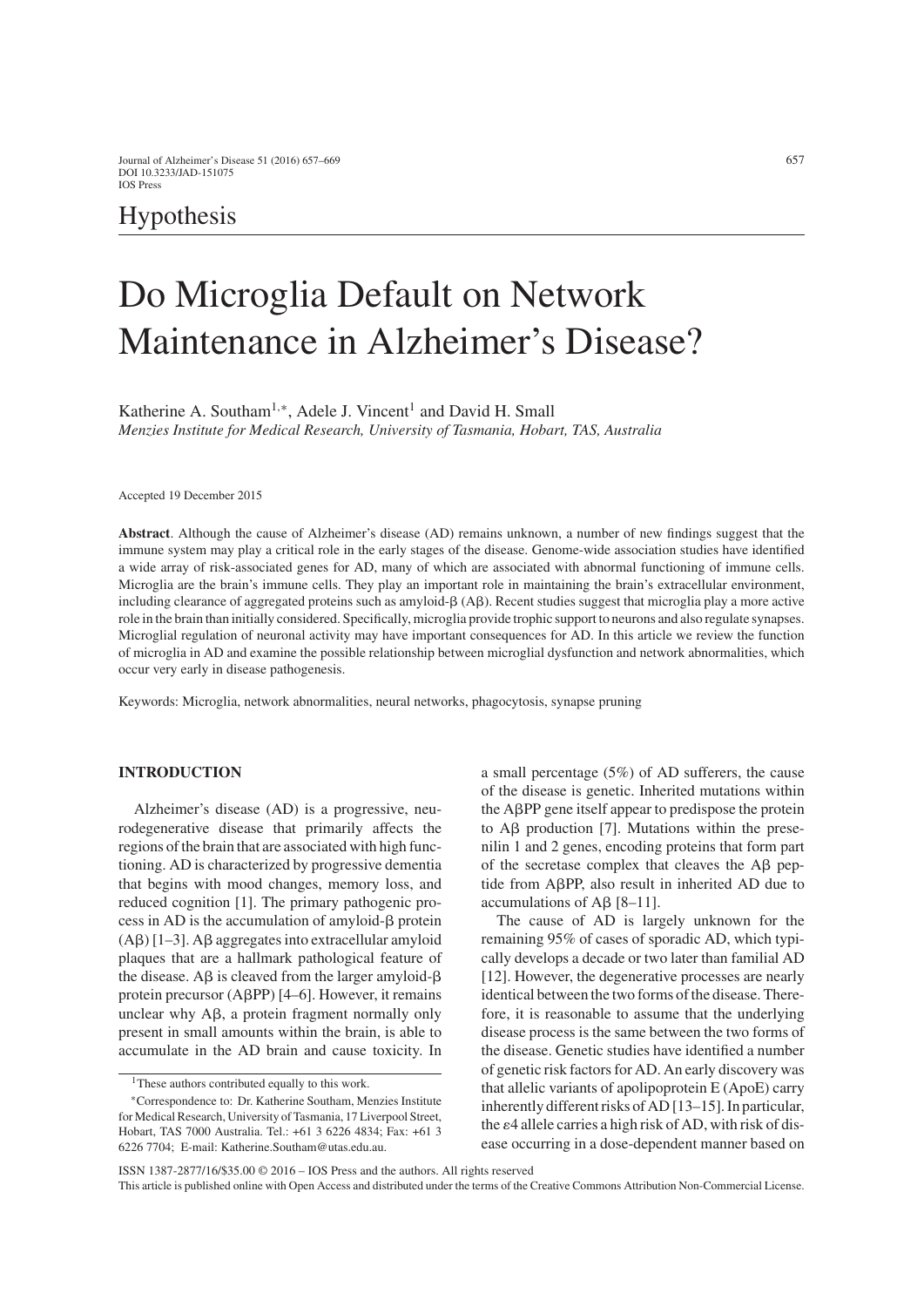zygosity. The ApoE  $\varepsilon$ 4 allele is associated with increased  $\text{A}\beta$  aggregation, reduced lipid transport, and reduced receptor-mediated  $\text{A}\beta$  clearance [16]. Interestingly, ApoE is predominantly expressed by non-neuronal cells—astrocytes and microglia, rather than by neurons [17]. These findings suggested that although clinical AD manifests from neuronal degeneration, other cells of the central nervous system (CNS) may be intimately involved in pathogenesis or disease progression.

More recently, genome-wide association studies (GWAS) have been used to identify a large number of risk genes for AD. In 2013, a mutation in the triggering receptor expressed on myeloid cells 2 (TREM2) was identified [18, 19]. TREM2 is almost exclusively expressed by immune cells within the brain, and mutations to TREM2 are associated with decreased phagocytosis and an increased pro-inflammatory reactive phenotype. Individuals heterozygous for TREM2 mutations have a high risk of developing AD, however the mutation is rare [18, 19]. Additional AD risk factor genes that have been identified include genes associated with lipid processing, endocytosis, and the immune response, which have recently been covered in excellent reviews [20, 21]. The common unifying feature of these immune-associated mutations is that they are proposed to interfere with microglial function, in particular, the efficiency of phagocytosis [20]. Specifically, mutations to complement receptor 1 (CR1) and cluster of differentiation 33 (CD33) can result in reduced activity of the complement system and reduced phagocytosis [22, 23]. Phosphatidylinositol binding clathrin assembly protein (PICALM) and bridging integrator 1 (BIN1) mutations affect clathrin-mediated endocytosis [24, 25] and SORL1 mutations reduce intracellular trafficking of A $\beta$ PP [26]. The function of some of these proteins in relation to phagocytosis is discussed later in this review. The identification of such a wide array of risk genes associated with reduced immune cell function now leads us to believe that abnormal functioning of immune cells may play a more important role in the early stages of disease than previously considered.

# **MICROGLIA**

Microglia are the immune cells of the CNS and account for approximately 10% of the CNS cell population, with regional variation in density [27, 28]. During embryonic development, microglia originate from yolk sac progenitor cells that migrate into the developing CNS during early embryogenesis [29,30]. Following construction of the blood-brain barrier (BBB), microglia are renewed by local turnover [31]. In the healthy brain, microglia actively support neurons through the release of insulin-like growth factor 1, nerve growth factor, ciliary neurotrophic factor, and brain-derived neurotrophic factor (BDNF) [32–34]. Microglia also provide indirect support to neurons by clearance of debris to maintain the extracellular environment, and phagocytosis of apoptotic cells to facilitate neurogenesis [35, 36]. In the adult brain, microglia coordinate much of their activity with astrocytes and activate in response to similar stimuli [37, 38]. Dysfunctional signaling between microglia and astrocytes often results in chronic inflammation, a characteristic of many neurodegenerative diseases [39, 40].

Historically, it has been thought that microglia 'rest' when not responding to inflammatory stimuli or damage [41, 42]. However, this notion is being increasingly recognized as inaccurate [43]. When not involved in active inflammatory signaling, microglia constantly patrol the neuropil by extension and retraction of their finely branched processes [44]. Microglial activation is often broadly classified into two states; pro-inflammatory (M1) or anti-inflammatory (M2) [36, 45], based on similar phenotypes in peripheral macrophages [46]. M1 activated microglia are characterized by increased expression of pro-inflammatory mediators and cytokines, including inducible nitric oxide synthase, tumor necrosis factor- $\alpha$ , and interleukin-1 $\beta$ , often under the control of the transcription factor nuclear factor-κB [45]. Pro-inflammatory microglia rapidly retract their processes and adopt an amoeboid morphology and often migrate closer to the site of injury [47]. Anti-inflammatory M2 activation of microglia, often referred to as alternative activation, represents the other side of microglial behavior. Anti-inflammatory activation is characterized by increased expression of cytokines including arginase 1 and interleukin-10, and is associated with increased ramification of processes [45]. The polarization of microglia into M1 or M2 throughout the brain is well characterized, especially in neurodegenerative diseases [48]. In the AD brain, microglia expressing markers of M1 activation are typically localized to brain regions such as the hippocampus that are most heavily affected in the disease [49]. However, it is important to note that M1 and M2 classifications of microglia may over-simplify microglial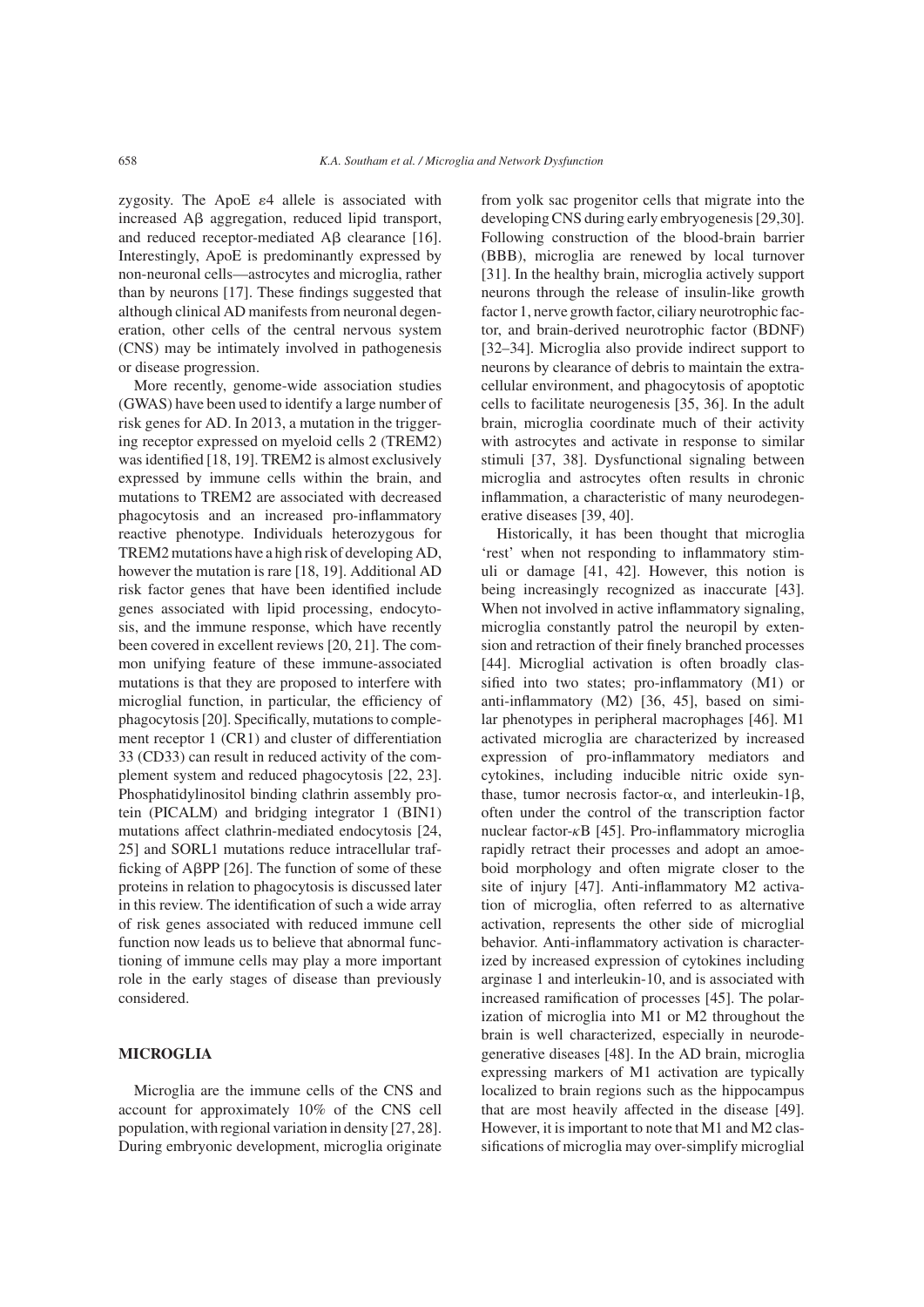phenotypes and may only represent the extremes of microglial activation [50]. It has been more recently proposed that microglia likely occupy a continuum between these phenotypes [39, 51].

### *Do microglia have multiple roles in AD?*

Classical pro-inflammatory activation of microglia has long been associated with AD [39, 49]. Samples taken from late-stage AD brains contain characteristic signs of inflammation, including amoeboid morphology of microglia, high levels of proinflammatory cytokines in the cerebrospinal fluid, and evidence of neuronal damage due to chronic exposure to pro-inflammatory cytokines and oxidative stress [52, 53]. The cause of this inflammation may be in response to direct toxicity of  $\overrightarrow{AB}$  to neurons resulting in activation of nearby microglia and astrocytes [53, 54]. However,  $\overrightarrow{AB}$  may also induce inflammatory activation of microglia and astrocytes. Activated immune cells are typically present surrounding amyloid plaques [55–57], with such peri-plaque cells exhibiting strong evidence of pro-inflammatory activation [56, 58–60]. The presence of undigested  $\text{A}\beta$  particles within these activated microglia may suggest that the  $\overrightarrow{AB}$  peptide itself is a pro-inflammatory signal for microglia [61–64]. *In vitro* experiments provide supporting evidence for the  $in vivo$  studies, with  $A\beta$  promoting pro-inflammatory microglial activation [65, 66], and also acting as a potent chemotactic signal [67].

However, it is important to note that although widespread inflammation is characteristic of latestage AD, it remains unclear what role inflammation could play in early stages of the disease. Some evidence suggests that reducing inflammation through the long-term use of some non-steroidal antiinflammatory drugs (NSAIDs) can reduce the risk of AD [68]. However, these findings have not yet been verified in clinical trials [69, 70]. Little is understood about how NSAIDs and related compounds affect the delicate balance of pro- versus anti-inflammatory microglial activity within the brain. Although there is considerable evidence to suggest that chronic inflammation may contribute to pathology in the later stages of AD, it is important to note that inflammation normally only represents a small aspect of microglial function. The non-inflammatory functions of microglia may play a more important role in early disease; specifically, microglial functions relating to maintenance of the CNS.

# *Phagocytosis: A vital role of microglia that may be lost in AD*

Phagocytosis is a complex process involving the recognition, engulfment, and degradation of particles larger than  $0.5 \mu m$  [71]. Although most cell types have the capacity to phagocytose, it is normally the role of highly specialized cells, predominantly those of the immune cell lineage [72]. Within the brain, microglia perform the bulk of phagocytosis, although astrocytes also contribute [37]. Many peripheral phagocytic cells have a preferred target for phagocytosis; however, microglia are most like their peripheral cousins, macrophages, and readily ingest a wide array of structures, including dead cells, invading pathogens and extracellular proteins [45].

Microglial phagocytosis is triggered by a number of stimuli, for which microglia express a wide variety of receptors. Release of adenosine triphosphate (ATP) from apoptotic or damaged cells is a potent signal for microglial phagocytosis, triggering the purinergic receptor  $P2Y_2$  [73]. Similarly, fractalkine, recognized by the microglial receptor CX3CR1, is released by damaged cells and promotes microglial phagocytosis [74]. Microglia also express a wide array of 'scavenging receptors', defined by having a relatively broad range of ligand targets [75], and receptors for various components of the complement system, including complement C1q and complement C3, the receptor for which is known by many names including CR3, CD11b, MAC1, and integrin  $\alpha_{\rm m}$  [36]. A number of scavenging receptors have been pro $p$ osed to interact with  $\mathsf{A}\beta$  peptides, including receptor for advanced glycation products, macrophage scavenger receptor with collagenous structure, scavenger receptor A-1 (SCARA-1), SCARB-1 and SCARB-2/CD36 [76–80]. However, it is important to note that these receptors also interact with a broad range of other phagocytic ligands, suggesting that microglia detect  $\mathbf{A}\beta$  in a non-specific manner.

Phagocytosis of  $\overrightarrow{AB}$  by immune cells, including microglia, is proposed to assist with clearance of  $\overrightarrow{AB}$  from the brain [81]. Other mechanisms of  $\overrightarrow{AB}$  clearance include extracellular proteolysis by Aß-degrading enzyme and neprilysin, astrocytemediated interstitial bulk-flow [81], and potentially direct clearance into the lymphatic system [82]. Microglia in AD appear to have a reduced capacity for  $\overline{AB}$  clearance which is likely to result in additional accumulation of  $\overrightarrow{AB}$  [83]. The TREM2 mutation that increases the risk of AD reduces the normal inhibitory effect of TREM2 on microglial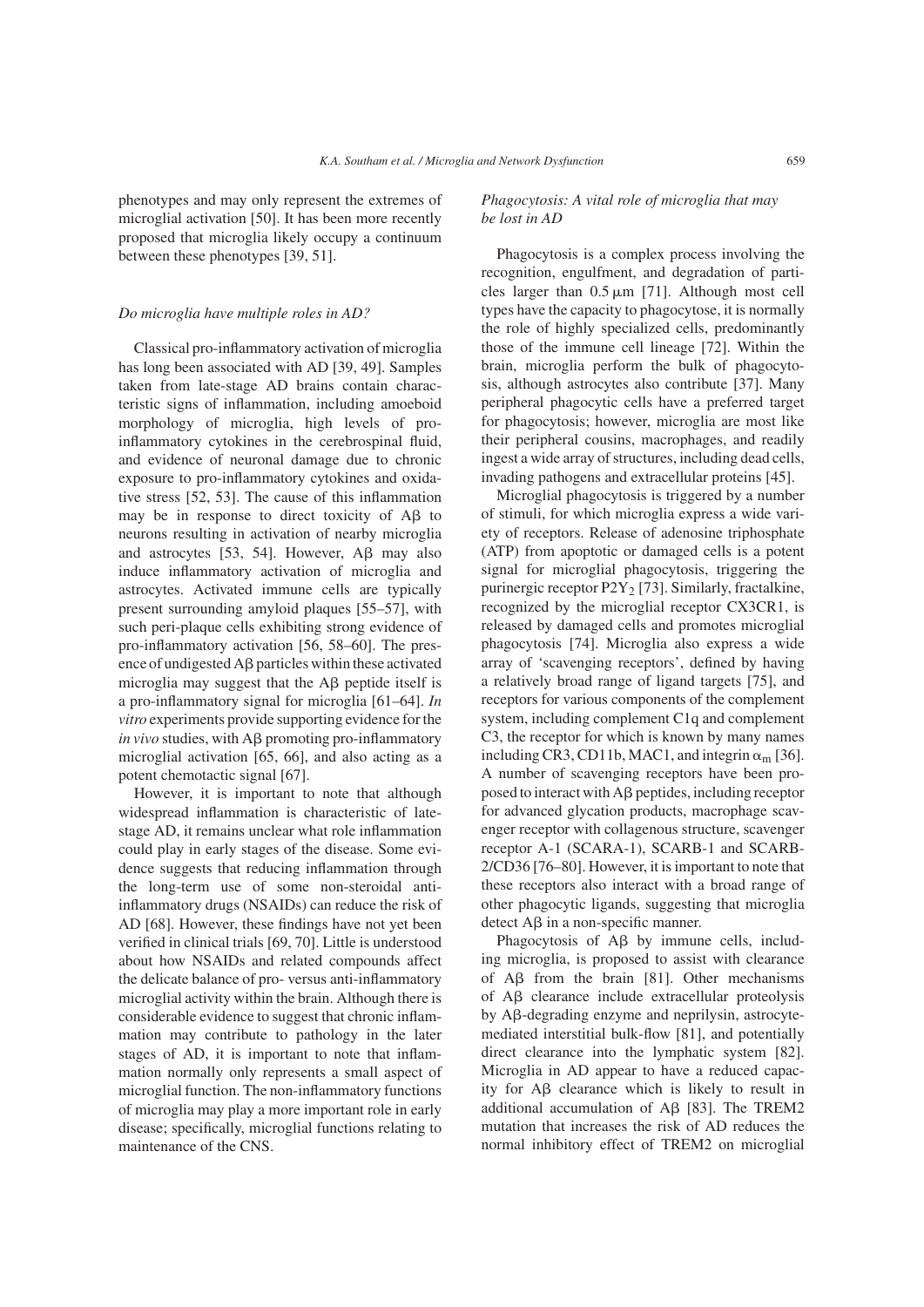activation and thereby increases microglial proinflammatory signaling [84, 85]. This leads to reduced A $\beta$  uptake. Similarly, mutations in complement receptor CR1 and CD33 are associated with an increased risk of AD [86, 87]. These mutations are proposed to cause a loss of receptor activity, thereby reducing phagocytosis of their respective ligands. Other putative genetic risk alleles for AD include the lipid transporter ATP-binding cassette subfamily A member 7 (ABCA7) and interleukin-1 receptor accessory protein (IL-1RAP) [88, 89]. Mutations in ABCA7 can cause a loss of receptor activity, resulting in reduced microglial phagocytic function [88, 90]. Similarly, an intronic single-nucleotide polymorphism identified in IL-1RAP is proposed to reduce expression of IL-1RAP, resulting in reduced microglial activation and phagocytosis [89]. The activity of microglia in the CNS is affected by a wide range of stimuli and is also dependent on the composition and function of surface receptors. These results highlight how minor changes to a number of microglial receptors have major implications in the context of disease and lead us to consider how these changes to microglial function increase the risk of AD, a disease that is characterized not only by accumulation of  $A\beta$ , but also synapse loss and neuronal dysfunction.

# **SYNAPTIC PRUNING: MICROGLIA CAN REGULATE NETWORK ACTIVITY**

Recently, a new function has been proposed for microglia. A number of studies have provided evidence that microglia prune synapses throughout life. Microglia are known to remove extraneous synapses during development to ensure that only meaningful connections remain [43]. It was, however, thought that differentiated astrocytes performed the majority of synaptic pruning in the adult brain [91]. The discovery that microglial processes are constantly active within the brain and are often positioned near synapses raised the question of whether microglial synaptic pruning continued throughout life [44, 47, 92–94]. This question was answered in 2014 in a study that demonstrated that microglia do prune synapses into adulthood, and that this activity is important for normal brain function [95]. These findings supported those found a year earlier in a study reporting that ablation of microglia from brain slices increases synapse density and results in abnormal firing of hippocampal neurons [96].

Astrocytes have long been known to have important roles in synaptic maintenance and are considered to be as much a part of the synapse as pre- and postsynaptic neurons. Hence the term 'tripartite synapse' was coined for the structure [97]. Microglia are increasingly considered to be equally important at the synaptic structure, forming a key component of a 'quadripartite synapse', comprising pre- and post-synaptic neurons, astrocytes, and microglia [98]. Microglial synaptic pruning is proposed to occur alongside astrocytic synaptic pruning and occurs in response to astrocyte-derived signals including transforming growth factor- $\beta$  and the complement proteins C1q and C3 [98–101].

Microglia prune synapses as an extension of normal phagocytosis. Synapses to be cleared are tagged with complement proteins [101], expressed by the neurons under the direction of astrocytes [99]. Microglial synaptic pruning is dependent on neuronal activity [101]. Active synapses are protected by expression of C1q on the membrane, whereas quiet synapses express C3 that triggers C3 cleavage and binding of C3 to CR3 on microglia. CR3 activation results in microglial phagocytosis of the synapse [99, 101]. Deletion of complement C1q or C3 in mice reduces synaptic loss during postnatal development, resulting in increased synaptic density within the cortex and hippocampus [102, 103], an effect that lasts with aging [104]. Conversely, activation of CR3 during inflammation and hypoxia induces long-term depression in the hippocampus [105]. These findings highlight the importance of complement regulation for normal synaptic maintenance; however there are additional mechanisms that may also be utilized by microglia to regulate synapses. Neuronally-derived fractalkine appears to regulate synaptic strength independently of electrical activity. Selective activation of the fractalkine receptor CX3CR1 increases synaptic strength [106], whereas deficiency in CX3CR1 results in impaired long-term potentiation and reduced hippocampal synaptic plasticity [107].

Multiple elements of the complement cascade are expressed in AD brains [108]. The complement system has also been implicated in AD because a number of risk mutations involve complement genes, including CR1 and CD33. Current findings suggest that CR1 mutations are associated with reduced inhibition of phagocytosis [109]. Reducing C3 in AD transgenic mice reduces microgliosis and increases cerebral  $A\beta$ load [110]. Elevated complement is also a feature of epilepsy, Huntington's disease, Parkinson's disease, and multiple sclerosis [111, 112].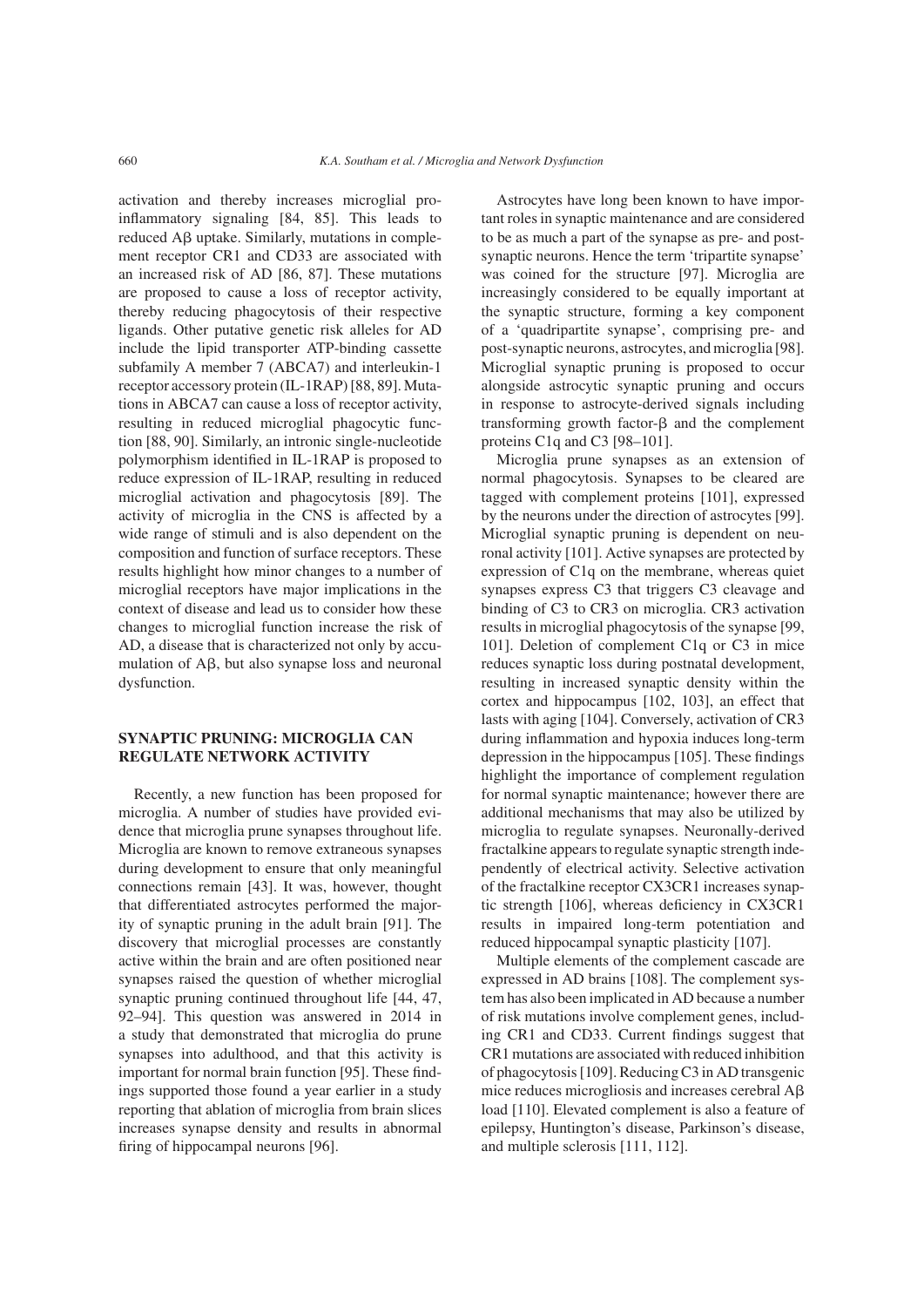Although the use of the complement system appears to be the primary mechanism for synaptic pruning, other signaling pathways have also been described. Neuronal expression of PirB, a major histocompatibility class I receptor, controls synaptic plasticity by promoting synaptic pruning by microglia [113, 114]. Interestingly,  $\text{AB}$  is proposed to activate PirB resulting in increased synaptic pruning [115], an interaction that may be responsive to pharmacological intervention. Furthermore, microglial release of BDNF promotes synaptic pruning through the induction of tyrosine receptor kinase B autophosphorylation and downstream signaling [116]. Specific depletion of BDNF expression in microglia results in learning and memory impairments [116]. Circadian expression of cathepsin S, a microglial-specific lysosomal cysteine protease, is associated with modulation of cortical neuron activity [117]. Increased cathepsin S secretion by microglia during the awake phase of mice (dark hours) reduces synaptic neurotransmission by cortical neurons to strengthen synapses [117]. Ablation of cathepsin S induces hyperexcitability and loss of coordinated neuronal activity. A common thread to these findings is that disruption of microglial signaling either through deletion of microglia or impairment of key receptors, results in similar functional deficits. In particular, microglial abnormalities dramatically impair normal hippocampal function, which may have direct consequences for the coordination of neuronal activity such as during memory consolidation.

# *Altered microglial behavior may underlie altered neuronal firing in AD*

Although we lack information about how microglia may affect network function in early AD, there is evidence to suggest that altering microglial function has direct consequences for neuronal activity (Fig. 1). Targeted deletion of key microglial receptors reduces the capacity of the mice to learn tasks, specifically those involving hippocampal learning [107, 116]. Reduced developmental synaptic pruning in mice results in overall decreased functional connectivity in the brain and autism-like behaviors including deficits in social interaction and increased repetitive activity [118]. These behavioral effects occur due to reduced functional brain connectivity and weak synaptic neurotransmission as a result of reduced microglial pruning of synapses. In hippocampal tissue slices, depletion of microglia is followed by increased synaptic density and excitatory postsynaptic currents, reversible upon replenishment of cultures with microglia [96].

Altering microglial activity by exposure to proinflammatory stimuli results in changes to synaptic activity. Pro-inflammatory activation of microglia with lipopolysaccharide (LPS) in hippocampal slice preparations results in a rapid increase in excitatory postsynaptic currents in neurons, mediated by astrocytic activation [38]. Inflammation has also been shown to trigger a regional-specific increase in neuronal spines, specifically thin dendritic spines that are associated with plasticity [119]. Microglia



Fig. 1. Increased microglial reactivity or increased protein clearance may reduce microglial synaptic maintenance. (1) Microglia monitor and prune CNS synapses throughout life in conjunction with peri-synaptic astrocytes. Microglia also phagocytose small amounts of extracellular protein such as AB, although it is not yet known whether microglia perform both phagocytic tasks simultaneously. Dysfunctional microglial activity at the synapse may produce one of the two following scenarios. (2) Increased pro-inflammatory activation of microglia results in increased production of inflammatory cytokines, co-activating peri-synaptic astrocytes, resulting in neuronal excitability and degeneration. (3) Alternatively, increased demands on microglial phagocytosis, such as elevated A $\beta$  production, may reduce synaptic maintenance and result in increased  $\text{A}\beta$  at the synapse.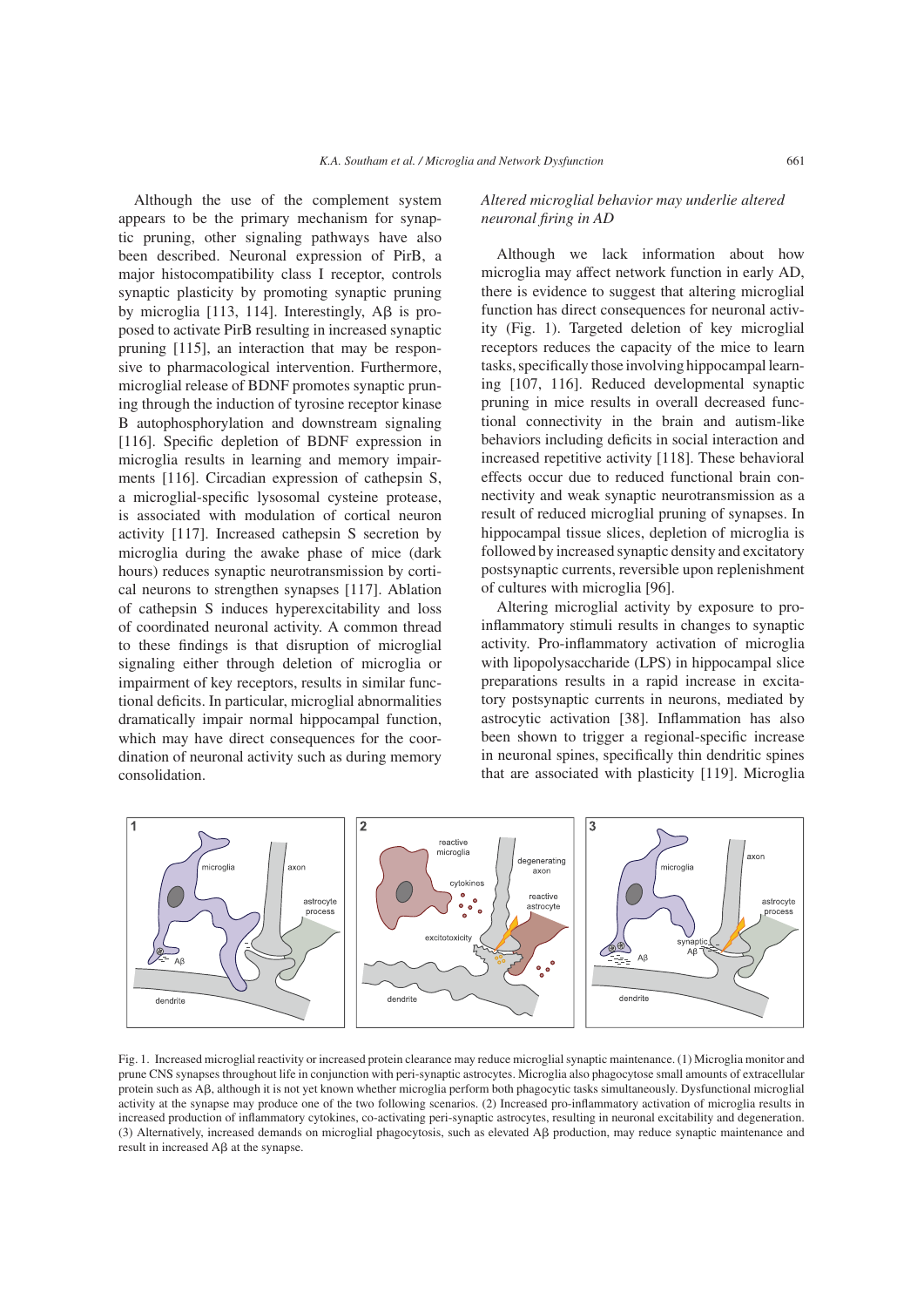also increase release of BDNF following LPS exposure [120]. Activation of microglial CR3 during hypoxia has been shown to increase hippocampal long-term depression via nicotinamide adenine dinucleotide phosphate (NADPH) signaling and internalization of  $\alpha$ -amino-3-hydroxy-5-methyl-4isoxazolepropionic acid (AMPA) GluR2 subunits [105]. These findings suggest that activation of microglia can alter both synapses and neuronal activity.

# *Altered neuronal activity is an early phenomenon in AD*

Increasingly, altered network activity is considered a feature of AD, specifically, early dysfunction within the default mode network (DMN). The DMN coordinates introspective thought such as day-dreaming and self-referential thought and is normally deactivated during focused thought on external tasks [121, 122]. Imaging of white matter using diffusion tensor imaging [123] or measurement of neuronal activity through glucose metabolism [124] demonstrates that the DMN is consistently hypoactive in AD. Such DMN hypoactivity may represent a diagnostic marker for AD [125]. As AD worsens, network abnormalities progress through to interconnected regions including the hippocampus, dorsal attention network, salience network, sensorimotor network, and executive control network [126]. These net-



Fig. 2. A model for microglial dysfunction that occurs downstream of A $\beta$ , resulting in network dysfunction progressing to AD.

work abnormalities closely correlate with increasing symptom severity [126]. A small number of studies have demonstrated that these regions that are specifically affected in AD are also characterized by an increase in activated microglia [127, 128]. It must be noted that some of the changes in neuronal activity that are seen in AD may be due to synaptic toxicity of A $\beta$  [129]. A $\beta$  has been demonstrated to cause damage to synapses and predispose neurons to hyperexcitability and excitotoxicity [129, 130]. Specifically,  $A\beta$  binds to subunits of AMPA and *N*-methyl-D-aspartate (NMDA) excitatory receptors and causes increased calcium influx into the neuron  $[131-133]$ . A $\beta$  may reduce inhibitory synapses [134], and may directly perturb astrocyte-neuron signaling, on which neurons are typically heavily reliant [135].

The cause of DMN hypoactivity in AD is not yet clear; however studies performed in cohorts that are genetically predisposed to AD suggest that DMN hypoactivity is preceded by a period of hyperactivity and increased functional connectivity [123, 136], often manifesting as an absence of normal DMN deactivation during external tasks [137–140]. DMN hyperactivity may interfere with hippocampal memory encoding, leading to the memory deficits that are present in mild cognitive impairment [141, 142]. It has been proposed that hippocampal hyperexcitability in AD may develop as a protective mechanism against increased input from the DMN [142–144]. As AD progresses, the initial hyperexcitability of the DMN and hippocampus may result in hypoactivity due to exhaustion of compensatory mechanisms [123, 136]. Evidence from both transgenic AD mice and longitudinal human studies supports an exhaustion model of hyperactivation leading to later hypoactivation [143, 145–147]. Interestingly, a number of studies report a lower incidence of AD among those who regularly practice meditation which specifically 'calms' the DMN [148].

#### **CONCLUSIONS**

Our understanding of AD as a disease is changing. Historically considered to be primarily a disease of neuronal degeneration, this neurocentric view has widened to encompass non-neuronal cells such as astrocytes into our understanding of the disease process and pathogenesis. A proposed model for microglia in AD is shown in Fig. 2. Microglia perform a wide range of functions in the CNS and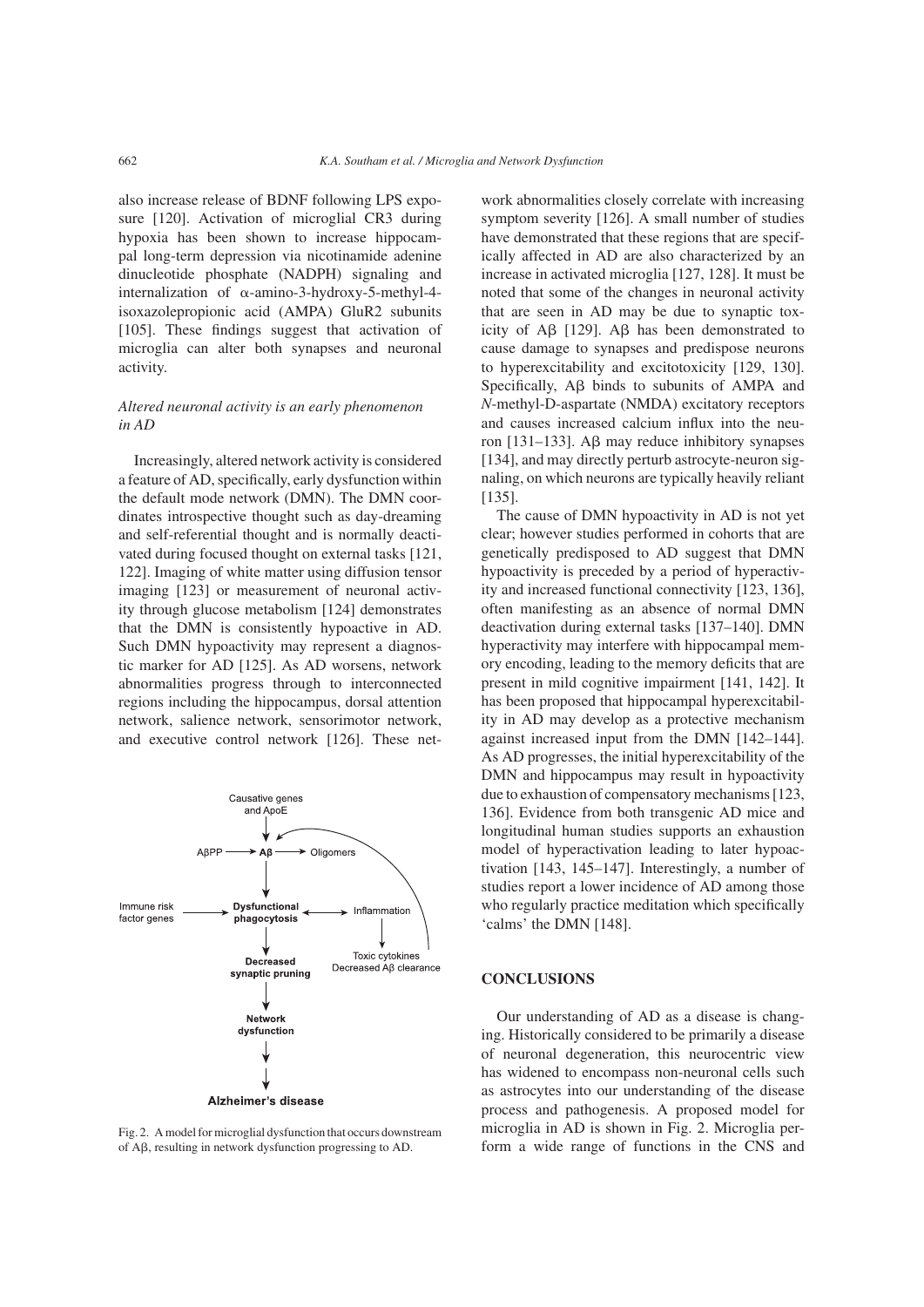although this includes induction of an inflammatory reaction in response to damage, they also have critical roles for maintaining normal function in the brain. Recent evidence shows that microglia regulate neuronal activity through synaptic pruning throughout life as an extension on their normal phagocytosis behavior. The discovery of a large number of AD risk genes associated with reduced immune cell function suggests that perturbed microglial phagocytosis could lead to AD. In our model, altered microglial phagocytosis of synapses results in network dysfunction and onset of AD, occurring downstream of  $A\beta$ .

The immune system and microglia represent a novel target for intervention in AD. Importantly, a large number of anti-inflammatory drugs are already in use for other conditions. What is important to know at this stage is exactly how to best target immune cell function. The studies outlined here provide evidence that an indiscriminate dampening down of all microglial activity may result in a worse outcome for individuals by suppressing normal microglial regulatory functions. We currently do not know whether future microglial-based therapies should focus on reducing chronic inflammation or conversely, whether they should be aimed at boosting microglial phagocytosis. It is also likely that future treatment strategies may use a combination of approaches to target  $A\beta$ , immune cell phagocytosis and network activity. An increasing view in the AD field is that any drug or therapy needs to be provided very early in the disease process to maximize its beneficial effects. Although we are currently unable to effectively target those at risk of AD at such an early stage, advances in neuroimaging for subtle changes in network activity, or in assays for immune cell function, may provide new avenues for identification of early damage and risk of disease.

### **ACKNOWLEDGMENTS**

DHS is supported by grants from the National Health and Medical Research Council (NHMRC). AJV is supported by a NHMRC postdoctoral fellowship. KAS is the recipient of a part-funded fellowship from the Alzheimer's Australia Dementia Research Foundation (AADRF).

Authors' disclosures available online (http://j-alz. com/manuscript-disclosures/15-1075r1).

# **REFERENCES**

- [1] Selkoe DJ (2011) Alzheimer's disease. *Cold Spring Harb Perspect Biol* **3**, pii: a004457.
- [2] Masters CL, Simms G, Weinman NA, Multhaup G, McDonald BL, Beyreuther K (1985) Amyloid plaque core protein in Alzheimer disease and Down syndrome. *Proc Natl Acad SciUSA* **82**, 4245-4249.
- [3] Glenner GG, Wong CW (1984) Alzheimer's disease: Initial report of the purification and characterization of a novel cerebrovascular amyloid protein. *Biochem Biophys Res Commun* **120**, 885-890.
- [4] Goldgaber D, Lerman MI, McBride OW, Saffiotti U, Gajdusek DC (1987) Characterization and chromosomal localization of a cDNA encoding brain amyloid of Alzheimer's disease. *Science* **235**, 877-880.
- [5] Kang J, Lemaire HG, Unterbeck A, Salbaum JM, Masters CL, Grzeschik KH, Multhaup G, Beyreuther K, Muller-Hill B (1987) The precursor of Alzheimer's disease amyloid A4 protein resembles a cell-surface receptor. *Nature* **325**, 733-736.
- [6] Robakis NK, Ramakrishna N, Wolfe G, Wisniewski HM (1987) Molecular cloning and characterization of a cDNA encoding the cerebrovascular and the neuritic plaque amyloid peptides. *Proc Natl Acad Sci U S A* **84**, 4190- 4194.
- [7] Levy E, Carman MD, Fernandez-Madrid IJ, Power MD, Lieberburg I, van Duinen SG, Bots GT, Luyendijk W, Frangione B (1990) Mutation of the Alzheimer's disease amyloid gene in hereditary cerebral hemorrhage, Dutch type. *Science* **248**, 1124-1126.
- [8] Levy-Lahad E,WascoW, Poorkaj P, Romano DM, Oshima J, Pettingell WH, Yu CE, Jondro PD, Schmidt SD, Wang K, et al. (1995) Candidate gene for the chromosome 1 familial Alzheimer's disease locus. *Science* **269**, 973-977.
- [9] Rogaev EI, Sherrington R, Rogaeva EA, Levesque G, Ikeda M, Liang Y, Chi H, Lin C, Holman K, Tsuda T, et al. (1995) Familial Alzheimer's disease in kindreds with missense mutations in a gene on chromosome 1 related to the Alzheimer's disease type 3 gene. *Nature* **376**, 775-778.
- [10] Sherrington R, Rogaev EI, Liang Y, Rogaeva EA, Levesque G, Ikeda M, Chi H, Lin C, Li G, Holman K, Tsuda T, Mar L, Foncin JF, Bruni AC, Montesi MP, Sorbi S, Rainero I, Pinessi L, Nee L, Chumakov I, Pollen D, Brookes A, Sanseau P, Polinsky RJ, Wasco W, Da Silva HA, Haines JL, Perkicak-Vance MA, Tanzi RE, Roses AD, Fraser PE, Rommens JM, St George-Hyslop PH (1995) Cloning of a gene bearing missense mutations in earlyonset familial Alzheimer's disease. *Nature* **375**, 754-760.
- [11] Levy-Lahad E, Wijsman EM, Nemens E, Anderson L, Goddard KA,Weber JL, Bird TD, Schellenberg GD (1995) A familial Alzheimer's disease locus on chromosome 1. *Science* **269**, 970-973.
- [12] Small SA, Gandy S (2006) Sorting through the cell biology of Alzheimer's disease: Intracellular pathways to pathogenesis. *Neuron* **52**, 15-31.
- [13] Strittmatter WJ, Weisgraber KH, Huang DY, Dong LM, Salvesen GS, Pericak-Vance M, Schmechel D, Saunders AM, Goldgaber D, Roses AD (1993) Binding of human apolipoprotein E to synthetic amyloid beta peptide: Isoform-specific effects and implications for late-onset Alzheimer disease. *Proc Natl Acad Sci U S A* **90**, 8098- 8102.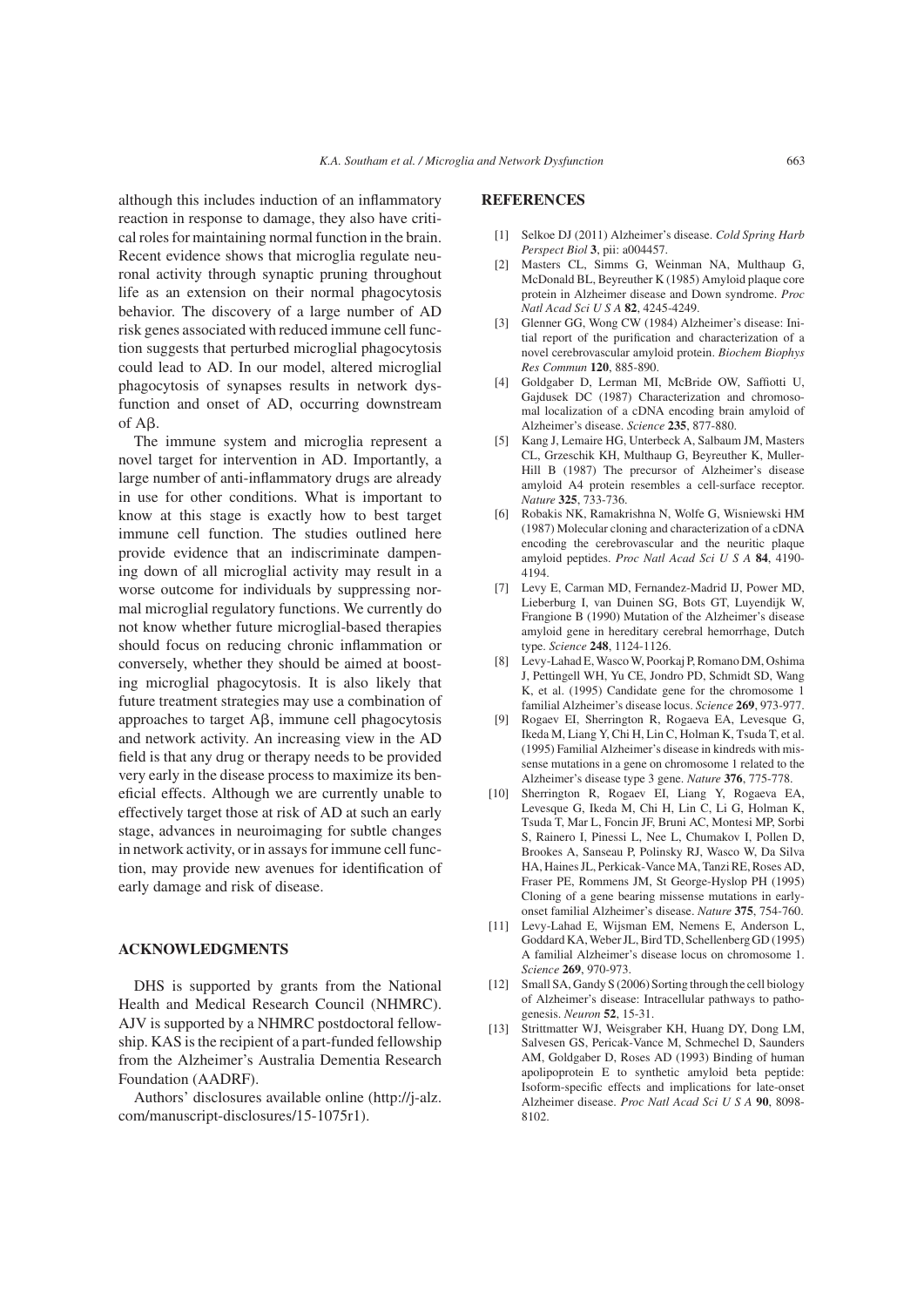- [14] Corder EH, Saunders AM, Strittmatter WJ, Schmechel DE, Gaskell PC, Small GW, Roses AD, Haines JL, Pericak-Vance MA (1993) Gene dose of apolipoprotein E type 4 allele and the risk of Alzheimer's disease in late onset families. *Science* **261**, 921-923.
- [15] Schmechel DE, Saunders AM, Strittmatter WJ, Crain BJ, Hulette CM, Joo SH, Pericak-Vance MA, Goldgaber D, Roses AD (1993) Increased amyloid beta-peptide deposition in cerebral cortex as a consequence of apolipoprotein E genotype in late-onset Alzheimer disease. *Proc Natl Acad SciUSA* **90**, 9649-9653.
- [16] Holtzman DM, Herz J, Bu G (2012) Apolipoprotein E and apolipoprotein E receptors: Normal biology and roles in Alzheimer disease. *Cold Spring Harb Perspect Med* **2**, a006312.
- [17] Xu Q, Bernardo A, Walker D, Kanegawa T, Mahley RW, Huang Y (2006) Profile and regulation of apolipoprotein E (ApoE) expression in the CNS in mice with targeting of green fluorescent protein gene to the ApoE locus. *J Neurosci* **26**, 4985-4994.
- [18] Guerreiro R, Wojtas A, Bras J, Carrasquillo M, Rogaeva E, Majounie E, Cruchaga C, Sassi C, Kauwe JS, Younkin S, Hazrati L, Collinge J, Pocock J, Lashley T, Williams J, Lambert JC, Amouyel P, Goate A, Rademakers R, Morgan K, Powell J, St George-Hyslop P, Singleton A, Hardy J (2013) TREM2 variants in Alzheimer's disease. *N Engl J Med* **368**, 117-127.
- [19] Jonsson T, Stefansson H, Steinberg S, Jonsdottir I, Jonsson PV, Snaedal J, Bjornsson S, Huttenlocher J, Levey AI, Lah JJ, Rujescu D, Hampel H, Giegling I, Andreassen OA, Engedal K, Ulstein I, Djurovic S, Ibrahim-Verbaas C, Hofman A, Ikram MA, van Duijn CM, Thorsteinsdottir U, Kong A, Stefansson K (2013) Variant of TREM2 associated with the risk of Alzheimer's disease. *N Engl J Med* **368**, 107-116.
- [20] Van Cauwenberghe C, Van Broeckhoven C, Sleegers K (2015) The genetic landscape of Alzheimer disease: Clinical implications and perspectives. *Genet Med*. doi: 10.1038/gim.2015.117 [Epub ahead of print]
- [21] Mhatre SD, Tsai CA, Rubin AJ, James ML, Andreasson KI (2015) Microglial malfunction: The third rail in the development of Alzheimer's disease. *Trends Neurosci* **38**, 621-636.
- [22] Hazrati LN, Van Cauwenberghe C, Brooks PL, Brouwers N, Ghani M, Sato C, Cruts M, Sleegers K, St George-Hyslop P, Van Broeckhoven C, Rogaeva E (2012) Genetic association of CR1 with Alzheimer's disease: A tentative disease mechanism. *Neurobiol Aging* **33**, 2949 e2945- 2949 e2912.
- [23] Griciuc A, Serrano-Pozo A, Parrado AR, Lesinski AN, Asselin CN, Mullin K, Hooli B, Choi SH, Hyman BT, Tanzi RE (2013) Alzheimer's disease risk gene CD33 inhibits microglial uptake of amyloid beta. *Neuron* **78**, 631-643.
- [24] Harold D, Abraham R, Hollingworth P, Sims R, Gerrish A, Hamshere ML, Pahwa JS, Moskvina V, Dowzell K, Williams A, Jones N, Thomas C, Stretton A, Morgan AR, Lovestone S, Powell J, Proitsi P, Lupton MK, Brayne C, Rubinsztein DC, Gill M, Lawlor B, Lynch A, Morgan K, Brown KS, Passmore PA, Craig D, McGuinness B, Todd S, Holmes C, Mann D, Smith AD, Love S, Kehoe PG, Hardy J, Mead S, Fox N, Rossor M, Collinge J, Maier W, Jessen F, Schurmann B, Heun R, van den Bussche H, Heuser I, Kornhuber J, Wiltfang J, Dichgans M, Frolich L, Hampel H, Hull M, Rujescu

D, Goate AM, Kauwe JS, Cruchaga C, Nowotny P, Morris JC, Mayo K, Sleegers K, Bettens K, Engelborghs S, De Deyn PP, Van Broeckhoven C, Livingston G, Bass NJ, Gurling H, McQuillin A, Gwilliam R, Deloukas P, Al-Chalabi A, Shaw CE, Tsolaki M, Singleton AB, Guerreiro R, Muhleisen TW, Nothen MM, Moebus S, Jockel KH, Klopp N, Wichmann HE, Carrasquillo MM, Pankratz VS, Younkin SG, Holmans PA, O'Donovan M, Owen MJ, Williams J (2009) Genome-wide association study identifies variants at CLU and PICALM associated with Alzheimer's disease. *Nat Genet* **41**, 1088-1093.

- [25] Chapuis J, Hansmannel F, Gistelinck M, Mounier A, Van Cauwenberghe C, Kolen KV, Geller F, Sottejeau Y, Harold D, Dourlen P, Grenier-Boley B, Kamatani Y, Delepine B, Demiautte F, Zelenika D, Zommer N, Hamdane M, Bellenguez C, Dartigues JF, Hauw JJ, Letronne F, Ayral AM, Sleegers K, Schellens A, Broeck LV, Engelborghs S, De Deyn PP, Vandenberghe R, O'Donovan M, Owen M, Epelbaum J, Mercken M, Karran E, Bantscheff M, Drewes G, Joberty G, Campion D, Octave JN, Berr C, Lathrop M, Callaerts P, Mann D, Williams J, Buee L, Dewachter I, Van Broeckhoven C, Amouyel P, Moechars D, Dermaut B, Lambert JC, consortium G (2013) Increased expression of BIN1 mediates Alzheimer genetic risk by modulating tau pathology. *Mol Psychiatry* **18**, 1225-1234.
- [26] Young JE, Boulanger-Weill J, Williams DA, Woodruff G, Buen F, Revilla AC, Herrera C, Israel MA, Yuan SH, Edland SD, Goldstein LS (2015) Elucidating molecular phenotypes caused by the SORL1 Alzheimer's disease genetic risk factor using human induced pluripotent stem cells. *Cell Stem Cell* **16**, 373-385.
- [27] Lawson LJ, Perry VH, Dri P, Gordon S (1990) Heterogeneity in the distribution and morphology of microglia in the normal adult mouse brain. *Neuroscience* **39**, 151-170.
- [28] Mittelbronn M, Dietz K, Schluesener HJ, Meyermann R (2001) Local distribution of microglia in the normal adult human central nervous system differs by up to one order of magnitude. *Acta Neuropathol* **101**, 249-255.
- [29] Ginhoux F, Greter M, Leboeuf M, Nandi S, See P, Gokhan S, Mehler MF, Conway SJ, Ng LG, Stanley ER, Samokhvalov IM, Merad M (2010) Fate mapping analysis reveals that adult microglia derive from primitive macrophages. *Science* **330**, 841-845.
- [30] Alliot F, Godin I, Pessac B (1999) Microglia derive from progenitors, originating from the yolk sac, and which proliferate in the brain. *Brain Res Dev Brain Res* **117**, 145-152.
- [31] Ajami B, Bennett JL, Krieger C, Tetzlaff W, Rossi FM (2007) Local self-renewal can sustain CNS microglia maintenance and function throughout adult life. *Nat Neurosci* **10**, 1538-1543.
- [32] Ueno M, Fujita Y, Tanaka T, Nakamura Y, Kikuta J, Ishii M, Yamashita T (2013) Layer V cortical neurons require microglial support for survival during postnatal development. *Nat Neurosci* **16**, 543-551.
- [33] Miao J, Ding M, Zhang A, Xiao Z, Qi W, Luo N, Di W, Tao Y, Fang Y (2012) Pleiotrophin promotes microglia proliferation and secretion of neurotrophic factors by activating extracellular signal-regulated kinase 1/2 pathway. *Neurosci Res* **74**, 269-276.
- [34] Coull JA, Beggs S, Boudreau D, Boivin D, Tsuda M, Inoue K, Gravel C, Salter MW, De Koninck Y (2005) BDNF from microglia causes the shift in neuronal anion gradient underlying neuropathic pain. *Nature* **438**, 1017-1021.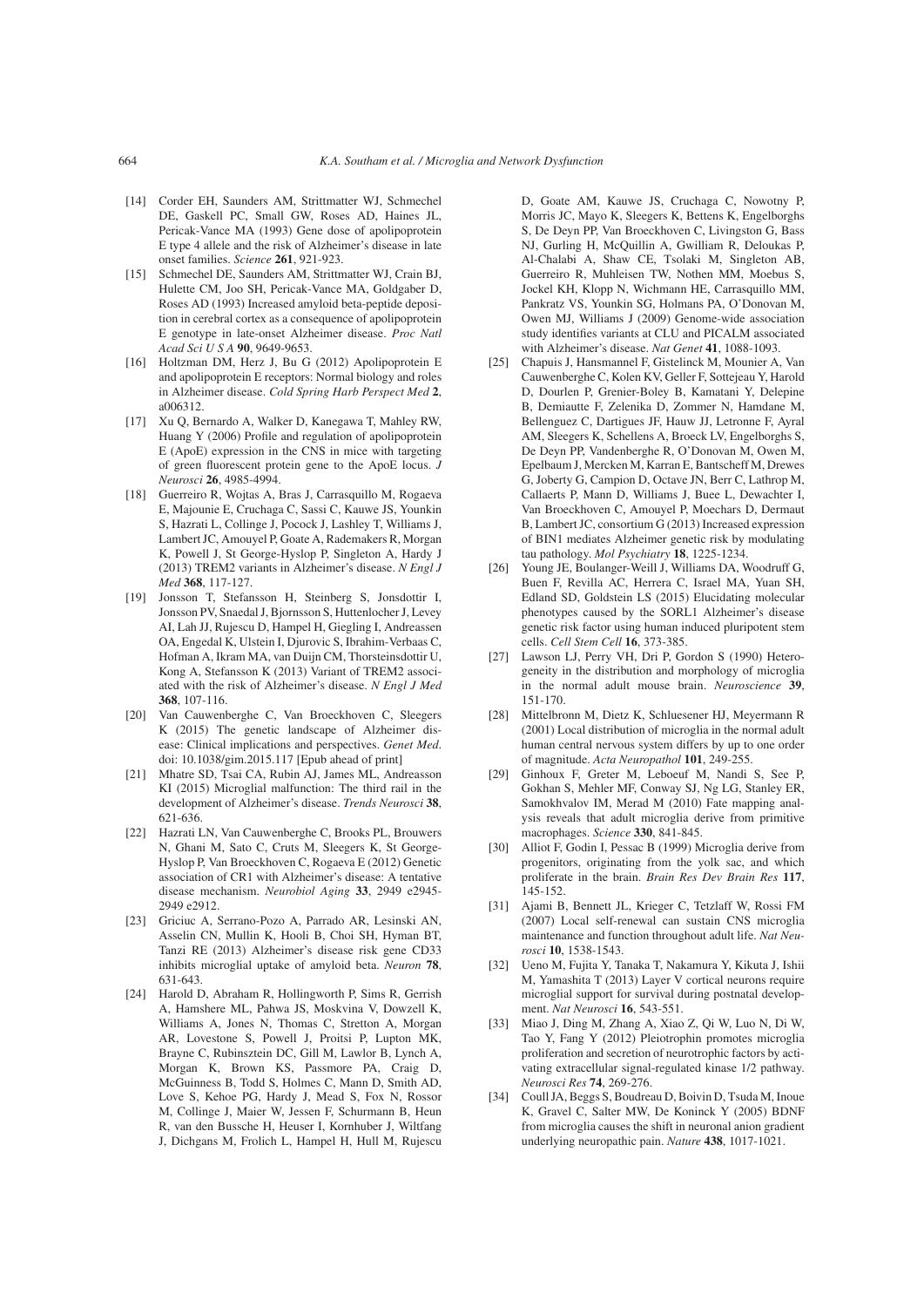- [35] Hanisch UK, Kettenmann H (2007) Microglia: Active sensor and versatile effector cells in the normal and pathologic brain. *Nat Neurosci* **10**, 1387-1394.
- [36] Kettenmann H, Hanisch UK, Noda M, Verkhratsky A (2011) Physiology of microglia. *Physiol Rev* **91**, 461-553.
- [37] LiuW, Tang Y, Feng J (2011) Cross talk between activation of microglia and astrocytes in pathological conditions in the central nervous system. *Life Sci* **89**, 141-146.
- [38] Pascual O, Ben Achour S, Rostaing P, Triller A, Bessis A (2012) Microglia activation triggers astrocyte-mediated modulation of excitatory neurotransmission. *Proc Natl Acad SciUSA* **109**, 197-205.
- [39] Heneka MT, Carson MJ, El Khoury J, Landreth GE, Brosseron F, Feinstein DL, Jacobs AH, Wyss-Coray T, Vitorica J, Ransohoff RM, Herrup K, Frautschy SA, Finsen B, Brown GC, Verkhratsky A, Yamanaka K, Koistinaho J, Latz E, Halle A, Petzold GC, Town T, Morgan D, Shinohara ML, Perry VH, Holmes C, Bazan NG, Brooks DJ, Hunot S, Joseph B, Deigendesch N, Garaschuk O, Boddeke E, Dinarello CA, Breitner JC, Cole GM, Golenbock DT, Kummer MP (2015) Neuroinflammation in Alzheimer's disease. *Lancet Neurol* **14**, 388-405.
- [40] Lee KM, MacLean AG (2015) New advances on glial activation in health and disease. *World J Virol* **4**, 42-55.
- [41] Streit WJ, Walter SA, Pennell NA (1999) Reactive microgliosis. *Prog Neurobiol* **57**, 563-581.
- [42] Graeber MB (2010) Changing face of microglia. *Science* **330**, 783-788.
- [43] Tremblay ME, Lecours C, Samson L, Sanchez-Zafra V, Sierra A (2015) From the Cajal alumni Achucarro and Rio-Hortega to the rediscovery of never-resting microglia. *Front Neuroanat* **9**, 45.
- [44] Nimmerjahn A, Kirchhoff F, Helmchen F (2005) Resting microglial cells are highly dynamic surveillants of brain parenchyma *in vivo*. *Science* **308**, 1314-1318.
- [45] Ransohoff RM, Perry VH (2009) Microglial physiology: Unique stimuli, specialized responses. *Annu Rev Immunol* **27**, 119-145.
- [46] Mills CD (2012) M1 and M2 macrophages: Oracles of health and disease. *Crit Rev Immunol* **32**, 463-488.
- [47] Davalos D, Grutzendler J, Yang G, Kim JV, Zuo Y, Jung S, Littman DR, Dustin ML, Gan WB (2005) ATP mediates rapid microglial response to local brain injury *in vivo*. *Nat Neurosci* **8**, 752-758.
- [48] Boche D, Perry VH, Nicoll JA (2013) Review: Activation patterns of microglia and their identification in the human brain. *Neuropathol Appl Neurobiol* **39**, 3-18.
- [49] Prokop S, Miller KR, Heppner FL (2013) Microglia actions in Alzheimer's disease. *Acta Neuropathol* **126**, 461-477.
- [50] Mosser DM, Edwards JP (2008) Exploring the full spectrum of macrophage activation. *Nat Rev Immunol* **8**, 958-969.
- [51] Town T, Nikolic V, Tan J (2005) The microglial "activation" continuum: From innate to adaptive responses. *J Neuroinflammation* **2**, 24.
- [52] Streit WJ, Mrak RE, Griffin WS (2004) Microglia and neuroinflammation: A pathological perspective. *J Neuroinflammation* **1**, 14-17.
- [53] Butterfield DA, Drake J, Pocernich C, Castegna A (2001) Evidence of oxidative damage in Alzheimer's disease brain: Central role for amyloid beta-peptide. *Trends Mol Med* **7**, 548-554.
- [54] Hensley K, Carney JM, Mattson MP, Aksenova M, Harris M, Wu JF, Floyd RA, Butterfield DA (1994) A model for beta-amyloid aggregation and neurotoxicity based on free radical generation by the peptide: Relevance to Alzheimer disease. *Proc Natl Acad Sci U S A* **91**, 3270-3274.
- [55] Wisniewski HM, Wegiel J, Wang KC, Kujawa M, Lach B (1989) Ultrastructural studies of the cells forming amyloid fibers in classical plaques. *Can J Neurol Sci* **16**, 535-542.
- [56] Itagaki S, McGeer PL, Akiyama H, Zhu S, Selkoe D (1989) Relationship of microglia and astrocytes to amyloid deposits of Alzheimer disease. *J Neuroimmunol* **24**, 173-182.
- [57] Terry RD, Gonatas NK, Weiss M (1964) Ultrastructural studies in Alzheimer's presenile dementia. *Am J Pathol* **44**, 269-297.
- [58] Bonaiuto C, McDonald PP, Rossi F, Cassatella MA (1997) Activation of nuclear factor-kappa B by beta-amyloid peptides and interferon-gamma in murine microglia. *J Neuroimmunol* **77**, 51-56.
- [59] McGeer PL, Itagaki S, Tago H, McGeer EG (1987) Reactive microglia in patients with senile dementia of the Alzheimer type are positive for the histocompatibility glycoprotein HLA-DR. *Neurosci Lett* **79**, 195-200.
- [60] Rogers J, Luber-Narod J, Styren SD, Civin WH (1988) Expression of immune system-associated antigens by cells of the human central nervous system: Relationship to the pathology of Alzheimer's disease.*Neurobiol Aging* **9**, 339- 349.
- [61] Combs CK, Johnson DE, Cannady SB, Lehman TM, Landreth GE (1999) Identification of microglial signal transduction pathways mediating a neurotoxic response to amyloidogenic fragments of beta-amyloid and prion proteins. *J Neurosci* **19**, 928-939.
- [62] Combs CK, Johnson DE, Karlo JC, Cannady SB, Landreth GE (2000) Inflammatory mechanisms in Alzheimer's disease: Inhibition of beta-amyloidstimulated proinflammatory responses and neurotoxicity by PPARgamma agonists. *J Neurosci* **20**, 558-567.
- [63] Klegeris A, McGeer PL (1997) beta-amyloid protein enhances macrophage production of oxygen free radicals and glutamate. *J Neurosci Res* **49**, 229-235.
- [64] McDonald DR, Brunden KR, Landreth GE (1997) Amyloid fibrils activate tyrosine kinase-dependent signaling and superoxide production in microglia. *J Neurosci* **17**, 2284-2294.
- [65] Floden AM, Combs CK (2006) Beta-amyloid stimulates murine postnatal and adult microglia cultures in a unique manner. *J Neurosci* **26**, 4644-4648.
- [66] Floden AM, Li S, Combs CK (2005) Beta-amyloidstimulated microglia induce neuron death via synergistic stimulation of tumor necrosis factor alpha and NMDA receptors. *J Neurosci* **25**, 2566-2575.
- [67] Orr AG, Orr AL, Li XJ, Gross RE, Traynelis SF (2009) Adenosine A(2A) receptor mediates microglial process retraction. *Nat Neurosci* **12**, 872-878.
- [68] Weggen S, Eriksen JL, Das P, Sagi SA, Wang R, Pietrzik CU, Findlay KA, Smith TE, Murphy MP, Bulter T, Kang DE, Marquez-Sterling N, Golde TE, Koo EH (2001) A subset of NSAIDs lower amyloidogenic Abeta42 independently of cyclooxygenase activity. *Nature* **414**, 212-216.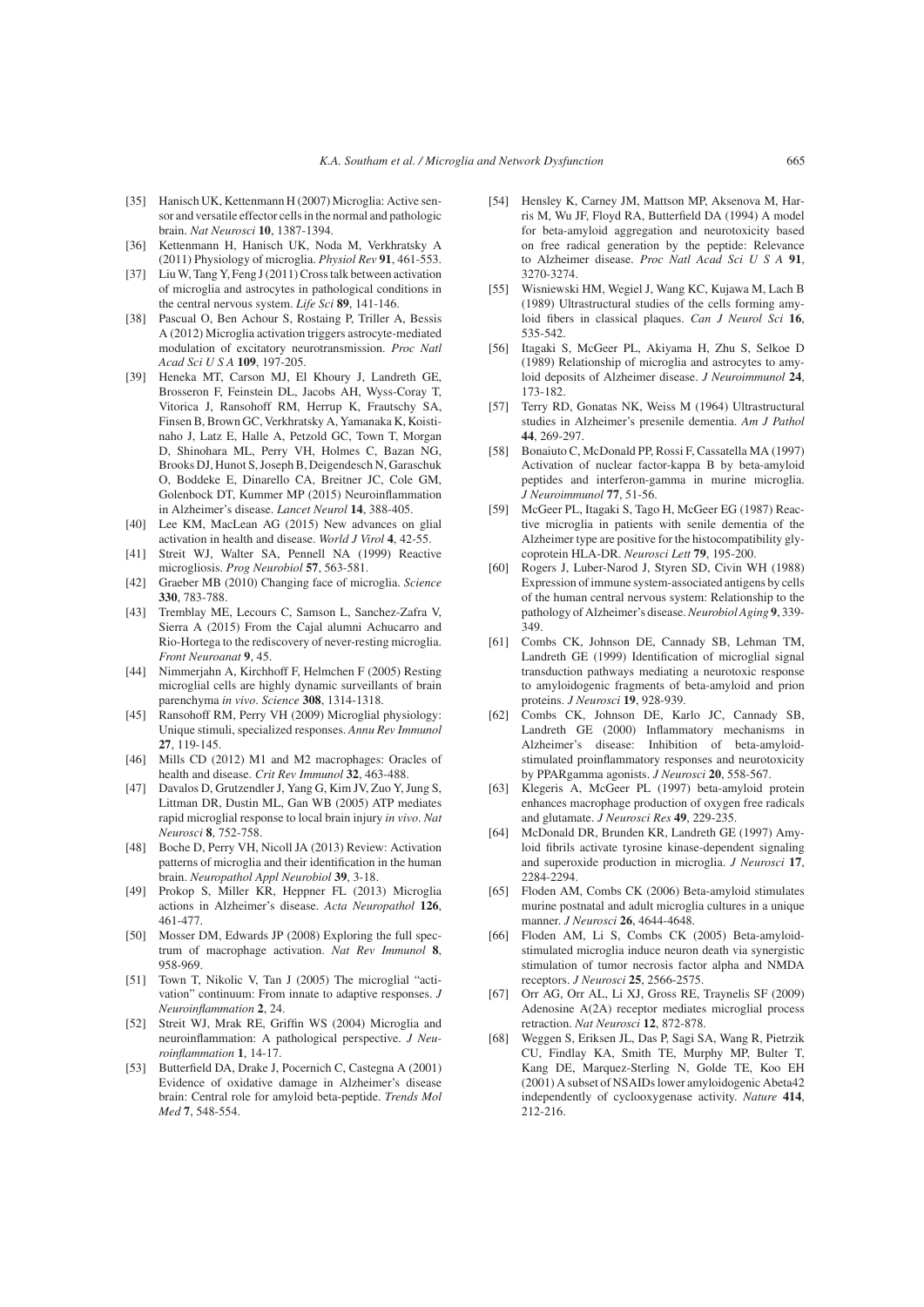- [69] Adapt Research Group, Martin BK, Szekely C, Brandt J, Piantadosi S, Breitner JC, Craft S, Evans D, Green R, Mullan M (2008) Cognitive function over time in the Alzheimer's disease anti-inflammatory prevention trial (ADAPT): Results of a randomized, controlled trial of naproxen and celecoxib. *Arch Neurol* **65**, 896-905.
- [70] Dregan A, Chowienczyk P, Armstrong D (2015) Patterns of anti-inflammatory drug use and risk of dementia: A matched case-control study. *Eur J Neurol* **22**, 1421-1428.
- [71] Mukherjee S, Ghosh RN, Maxfield FR (1997) Endocytosis. *Physiol Rev* **77**, 759-803.
- [72] Sierra A, Abiega O, Shahraz A, Neumann H (2013) Janusfaced microglia: Beneficial and detrimental consequences of microglial phagocytosis. *Front Cell Neurosci* **7**, 6.
- [73] Elliott MR, Chekeni FB, Trampont PC, Lazarowski ER, Kadl A, Walk SF, Park D, Woodson RI, Ostankovich M, Sharma P, Lysiak JJ, Harden TK, Leitinger N, Ravichandran KS (2009) Nucleotides released by apoptotic cells act as a find-me signal to promote phagocytic clearance. *Nature* **461**, 282-286.
- [74] Noda M, Doi Y, Liang J, Kawanokuchi J, Sonobe Y, Takeuchi H, Mizuno T, Suzumura A (2011) Fractalkine attenuates excito-neurotoxicity via microglial clearance of damaged neurons and antioxidant enzyme heme oxygenase-1 expression. *J Biol Chem* **286**, 2308-2319.
- [75] Wilkinson K, El Khoury J (2012) Microglial scavenger receptors and their roles in the pathogenesis of Alzheimer's disease. *Int J Alzheimers Dis* **2012**.
- [76] El Khoury J, Hickman SE, Thomas CA, Cao L, Silverstein SC, Loike JD (1996) Scavenger receptor-mediated adhesion of microglia to beta-amyloid fibrils. *Nature* **382**, 716-719.
- [77] Alarcon R, Fuenzalida C, Santibanez M, von Bernhardi R (2005) Expression of scavenger receptors in glial cells. Comparing the adhesion of astrocytes and microglia from neonatal rats to surface-bound beta-amyloid. *J Biol Chem* **280**, 30406-30415.
- [78] Husemann J, Loike JD, Kodama T, Silverstein SC (2001) Scavenger receptor class B type I (SR-BI) mediates adhesion of neonatal murine microglia to fibrillar beta-amyloid. *J Neuroimmunol* **114**, 142-150.
- [79] El Khoury JB, Moore KJ, Means TK, Leung J, Terada K, Toft M, Freeman MW, Luster AD (2003) CD36 mediates the innate host response to beta-amyloid. *J Exp Med* **197**, 1657-1666.
- [80] Yan SD, Chen X, Fu J, Chen M, Zhu H, Roher A, Slattery T, Zhao L, Nagashima M, Morser J, Migheli A, Nawroth P, Stern D, Schmidt AM (1996) RAGE and amyloid-beta peptide neurotoxicity in Alzheimer's disease. *Nature* **382**, 685-691.
- [81] Tarasoff-Conway JM, Carare RO, Osorio RS, Glodzik L, Butler T, Fieremans E, Axel L, Rusinek H, Nicholson C, Zlokovic BV, Frangione B, Blennow K, Menard J, Zetterberg H, Wisniewski T, de Leon MJ (2015) Clearance systems in the brain-implications for Alzheimer disease. *Nat Rev Neurol* **11**, 457-470.
- [82] Louveau A, Smirnov I, Keyes TJ, Eccles JD, Rouhani SJ, Peske JD, Derecki NC, Castle D, Mandell JW, Lee KS, Harris TH, Kipnis J (2015) Structural and functional features of central nervous system lymphatic vessels. *Nature* **523**, 337-341.
- [83] Lee CY, Landreth GE (2010) The role of microglia in amyloid clearance from the AD brain. *J Neural Transm (Vienna)* **117**, 949-960.
- [84] Jin JJ, Kim HD, Maxwell JA, Li L, Fukuchi K (2008) Tolllike receptor 4-dependent upregulation of cytokines in a transgenic mouse model of Alzheimer's disease. *J Neuroinflammation* **5**, 23.
- [85] Sessa G, Podini P, Mariani M, Meroni A, Spreafico R, Sinigaglia F, Colonna M, Panina P, Meldolesi J (2004) Distribution and signaling of TREM2/DAP12, the receptor system mutated in human polycystic lipomembraneous osteodysplasia with sclerosing leukoencephalopathy dementia. *Eur J Neurosci* **20**, 2617-2628.
- [86] Lambert JC, Heath S, Even G, Campion D, Sleegers K, Hiltunen M, Combarros O, Zelenika D, Bullido MJ, Tavernier B, Letenneur L, Bettens K, Berr C, Pasquier F, Fievet N, Barberger-Gateau P, Engelborghs S, De Deyn P, Mateo I, Franck A, Helisalmi S, Porcellini E, Hanon O, European Alzheimer's Disease Initiative I, de Pancorbo MM, Lendon C, Dufouil C, Jaillard C, Leveillard T, Alvarez V, Bosco P, Mancuso M, Panza F, Nacmias B, Bossu P, Piccardi P, Annoni G, Seripa D, Galimberti D, Hannequin D, Licastro F, Soininen H, Ritchie K, Blanche H, Dartigues JF, Tzourio C, Gut I, Van Broeckhoven C, Alperovitch A, Lathrop M, Amouyel P (2009) Genomewide association study identifies variants at CLU and CR1 associated with Alzheimer's disease. *Nat Genet* **41**, 1094- 1099.
- [87] Naj AC, Jun G, Beecham GW, Wang LS, Vardarajan BN, Buros J, Gallins PJ, Buxbaum JD, Jarvik GP, Crane PK, Larson EB, Bird TD, Boeve BF, Graff-Radford NR, De Jager PL, Evans D, Schneider JA, Carrasquillo MM, Ertekin-Taner N, Younkin SG, Cruchaga C, Kauwe JS, Nowotny P, Kramer P, Hardy J, Huentelman MJ, Myers AJ, Barmada MM, Demirci FY, Baldwin CT, Green RC, Rogaeva E, St George-Hyslop P, Arnold SE, Barber R, Beach T, Bigio EH, Bowen JD, Boxer A, Burke JR, Cairns NJ, Carlson CS, Carney RM, Carroll SL, Chui HC, Clark DG, Corneveaux J, Cotman CW, Cummings JL, DeCarli C, DeKosky ST, Diaz-Arrastia R, Dick M, Dickson DW, Ellis WG, Faber KM, Fallon KB, Farlow MR, Ferris S, Frosch MP, Galasko DR, Ganguli M, Gearing M, Geschwind DH, Ghetti B, Gilbert JR, Gilman S, Giordani B, Glass JD, Growdon JH, Hamilton RL, Harrell LE, Head E, Honig LS, Hulette CM, Hyman BT, Jicha GA, Jin LW, Johnson N, Karlawish J, Karydas A, Kaye JA, Kim R, Koo EH, Kowall NW, Lah JJ, Levey AI, Lieberman AP, Lopez OL, Mack WJ, Marson DC, Martiniuk F, Mash DC, Masliah E, McCormick WC, McCurry SM, McDavid AN, McKee AC, Mesulam M, Miller BL, Miller CA, Miller JW, Parisi JE, Perl DP, Peskind E, Petersen RC, Poon WW, Quinn JF, Rajbhandary RA, Raskind M, Reisberg B, Ringman JM, Roberson ED, Rosenberg RN, Sano M, Schneider LS, Seeley W, Shelanski ML, Slifer MA, Smith CD, Sonnen JA, Spina S, Stern RA, Tanzi RE, Trojanowski JQ, Troncoso JC, Van Deerlin VM, Vinters HV, Vonsattel JP, Weintraub S, Welsh-Bohmer KA, Williamson J, Woltjer RL, Cantwell LB, Dombroski BA, Beekly D, Lunetta KL, Martin ER, Kamboh MI, Saykin AJ, Reiman EM, Bennett DA, Morris JC, Montine TJ, Goate AM, Blacker D, Tsuang DW, Hakonarson H, Kukull WA, Foroud TM, Haines JL, Mayeux R, Pericak-Vance MA, Farrer LA, Schellenberg GD (2011) Common variants at MS4A4/MS4A6E, CD2AP, CD33 and EPHA1 are associated with late-onset Alzheimer's disease. *Nat Genet* **43**, 436-441.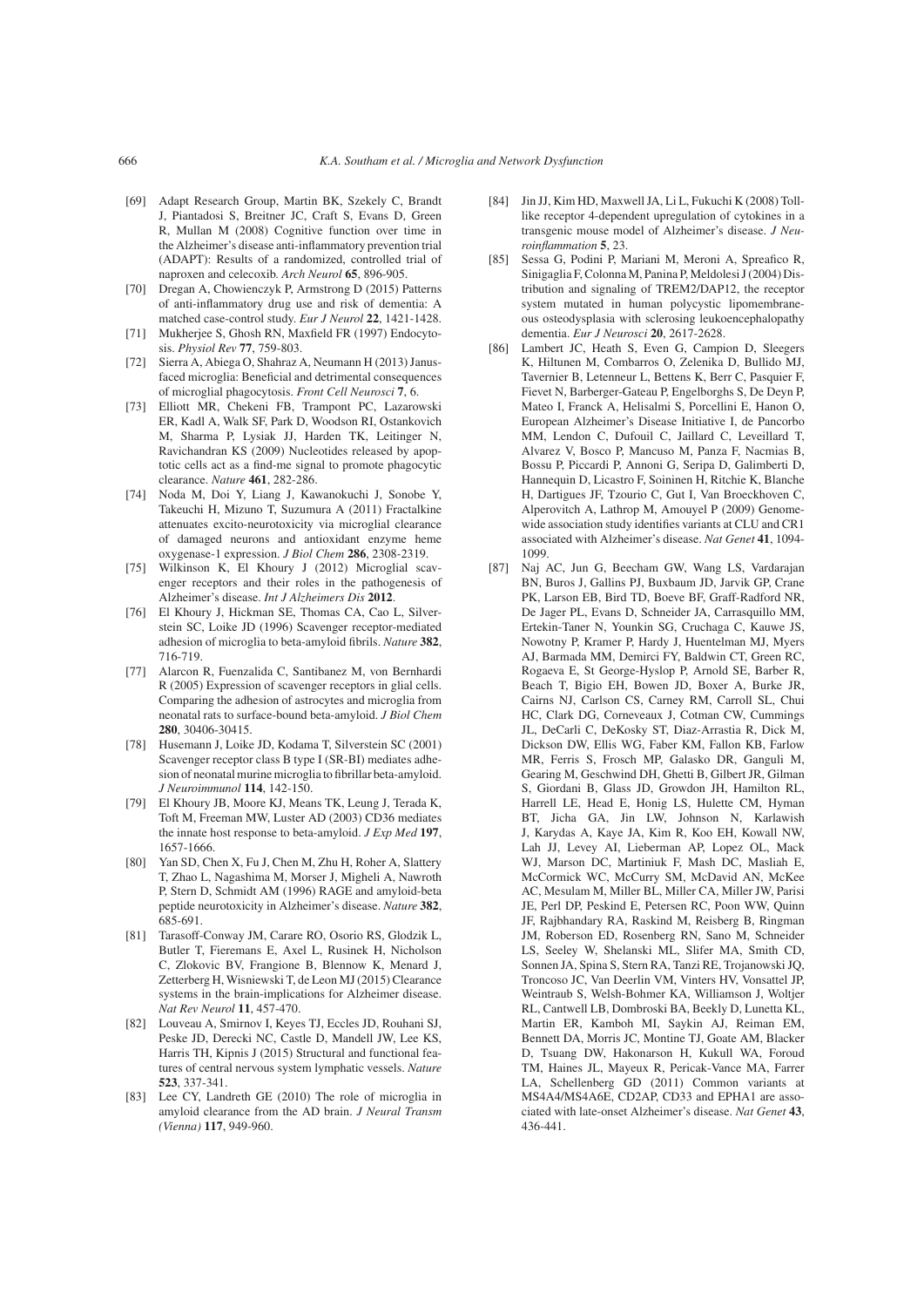- [88] Steinberg S, Stefansson H, Jonsson T, Johannsdottir H, Ingason A, Helgason H, Sulem P, Magnusson OT, Gudjonsson SA, Unnsteinsdottir U, Kong A, Helisalmi S, Soininen H, Lah JJ, DemGene, Aarsland D, Fladby T, Ulstein ID, Djurovic S, Sando SB, White LR, Knudsen GP, Westlye LT, Selbaek G, Giegling I, Hampel H, Hiltunen M, Levey AI, Andreassen OA, Rujescu D, Jonsson PV, Bjornsson S, Snaedal J, Stefansson K (2015) Loss-offunction variants in ABCA7 confer risk of Alzheimer's disease. *Nat Genet* **47**, 445-447.
- [89] Ramanan VK, Risacher SL, Nho K, Kim S, Shen L, McDonald BC, Yoder KK, Hutchins GD, West JD, Tallman EF, Gao S, Foroud TM, Farlow MR, De Jager PL, Bennett DA, Aisen PS, Petersen RC, Jack CR Jr, Toga AW, Green RC, Jagust WJ, Weiner MW, Saykin AJ, Alzheimer's Disease Neuroimaging Initiative (2015) GWAS of longitudinal amyloid accumulation on 18F-florbetapir PET in Alzheimer's disease implicates microglial activation gene IL1RAP.*Brain* **138**, 3076-3088.
- [90] Kim WS, Li H, Ruberu K, Chan S, Elliott DA, Low JK, Cheng D, Karl T, Garner B (2013) Deletion of Abca7 increases cerebral amyloid-beta accumulation in the J20 mouse model of Alzheimer's disease. *J Neurosci* **33**, 4387- 4394.
- [91] Stephan AH, Barres BA, Stevens B (2012) The complement system: An unexpected role in synaptic pruning during development and disease. *Annu Rev Neurosci* **35**, 369-389.
- [92] Paolicelli RC, Bolasco G, Pagani F, Maggi L, Scianni M, Panzanelli P, Giustetto M, Ferreira TA, Guiducci E, Dumas L, Ragozzino D, Gross CT (2011) Synaptic pruning by microglia is necessary for normal brain development. *Science* **333**, 1456-1458.
- [93] Tremblay ME, Lowery RL, Majewska AK (2010) Microglial interactions with synapses are modulated by visual experience. *PLoS Biol* **8**, e1000527.
- [94] Wake H, Moorhouse AJ, Jinno S, Kohsaka S, Nabekura J (2009) Resting microglia directly monitor the functional state of synapses*in vivo* and determine the fate of ischemic terminals. *J Neurosci* **29**, 3974-3980.
- [95] Chen Z, Jalabi W, Hu W, Park HJ, Gale JT, Kidd GJ, Bernatowicz R, Gossman ZC, Chen JT, Dutta R, Trapp BD (2014) Microglial displacement of inhibitory synapses provides neuroprotection in the adult brain. *Nat Commun* **5**, 4486.
- [96] Ji K, Akgul G, Wollmuth LP, Tsirka SE (2013) Microglia actively regulate the number of functional synapses. *PLoS One* **8**, e56293.
- [97] Araque A, Parpura V, Sanzgiri RP, Haydon PG (1999) Tripartite synapses: Glia, the unacknowledged partner. *Trends Neurosci* **22**, 208-215.
- [98] Schafer DP, Lehrman EK, Stevens B (2013) The "quadpartite" synapse: Microglia-synapse interactions in the developing and mature CNS. *Glia* **61**, 24-36.
- [99] Stevens B, Allen NJ, Vazquez LE, Howell GR, Christopherson KS, Nouri N, Micheva KD, Mehalow AK, Huberman AD, Stafford B, Sher A, Litke AM, Lambris JD, Smith SJ, John SW, Barres BA (2007) The classical complement cascade mediates CNS synapse elimination. *Cell* **131**, 1164-1178.
- [100] Bialas AR, Stevens B (2013) TGF-beta signaling regulates neuronal C1q expression and developmental synaptic refinement. *Nat Neurosci* **16**, 1773-1782.
- [101] Schafer DP, Lehrman EK, Kautzman AG, Koyama R, Mardinly AR, Yamasaki R, Ransohoff RM, Greenberg ME, Barres BA, Stevens B (2012) Microglia sculpt postnatal neural circuits in an activity and complementdependent manner. *Neuron* **74**, 691-705.
- [102] Perez-Alcazar M, Daborg J, Stokowska A, Wasling P, Bjorefeldt A, Kalm M, Zetterberg H, Carlstrom KE, Blomgren K, Ekdahl CT, Hanse E, PeknaM (2014) Altered cognitive performance and synaptic function in the hippocampus of mice lacking C3. *Exp Neurol* **253**, 154-164.
- [103] Chu Y, Jin X, Parada I, Pesic A, Stevens B, Barres B, Prince DA (2010) Enhanced synaptic connectivity and epilepsy in C1q knockout mice. *Proc Natl Acad Sci U S A* **107**, 7975-7980.
- [104] Shi Q, Colodner KJ, Matousek SB, Merry K, Hong S, Kenison JE, Frost JL, Le KX, Li S, Dodart JC, Caldarone BJ, Stevens B, Lemere CA (2015) Complement C3-deficient mice fail to display age-related hippocampal decline. *J Neurosci* **35**, 13029-13042.
- [105] Zhang J, Malik A, Choi HB, Ko RW, Dissing-Olesen L, MacVicar BA (2014) Microglial CR3 activation triggers long-term synaptic depression in the hippocampus via NADPH oxidase. *Neuron* **82**, 195-207.
- [106] Clark AK, Gruber-Schoffnegger D, Drdla-Schutting R, Gerhold KJ, Malcangio M, Sandkuhler J (2015) Selective activation of microglia facilitates synaptic strength. *J Neurosci* **35**, 4552-4570.
- [107] Rogers JT, Morganti JM, Bachstetter AD, Hudson CE, Peters MM, Grimmig BA, Weeber EJ, Bickford PC, Gemma C (2011) CX3CR1 deficiency leads to impairment of hippocampal cognitive function and synaptic plasticity. *J Neurosci* **31**, 16241-16250.
- [108] Veerhuis R (2011) Histological and direct evidence for the role of complement in the neuroinflammation of AD. *Curr Alzheimer Res* **8**, 34-58.
- [109] Villegas-Llerena C, Phillips A, Reitboeck PG, Hardy J, Pocock JM (2015) Microglial genes regulating neuroinflammation in the progression of Alzheimer's disease. *Curr Opin Neurobiol* **36**, 74-81.
- [110] Maier M, Peng Y, Jiang L, Seabrook TJ, Carroll MC, Lemere CA (2008) Complement C3 deficiency leads to accelerated amyloid beta plaque deposition and neurodegeneration and modulation of the microglia/macrophage phenotype in amyloid precursor protein transgenic mice. *J Neurosci* **28**, 6333-6341.
- [111] Finehout EJ, Franck Z, Lee KH (2005) Complement protein isoforms in CSF as possible biomarkers for neurodegenerative disease. *Dis Markers* **21**, 93-101.
- [112] Aronica E, Boer K, van Vliet EA, Redeker S, Baayen JC, Spliet WG, van Rijen PC, Troost D, da Silva FH, Wadman WJ, Gorter JA (2007) Complement activation in experimental and human temporal lobe epilepsy. *Neurobiol Dis* **26**, 497-511.
- [113] Bochner DN, Sapp RW, Adelson JD, Zhang S, Lee H, Djurisic M, Syken J, Dan Y, Shatz CJ (2014) Blocking PirB up-regulates spines and functional synapses to unlock visual cortical plasticity and facilitate recovery from amblyopia. *Sci Transl Med* **6**, 258ra140.
- [114] Colonna M, Samaridis J, Cella M, Angman L, Allen RL, O'Callaghan CA, Dunbar R, Ogg GS, Cerundolo V, Rolink A (1998) Human myelomonocytic cells express an inhibitory receptor for classical and nonclassical MHC class I molecules. *J Immunol* **160**, 3096-3100.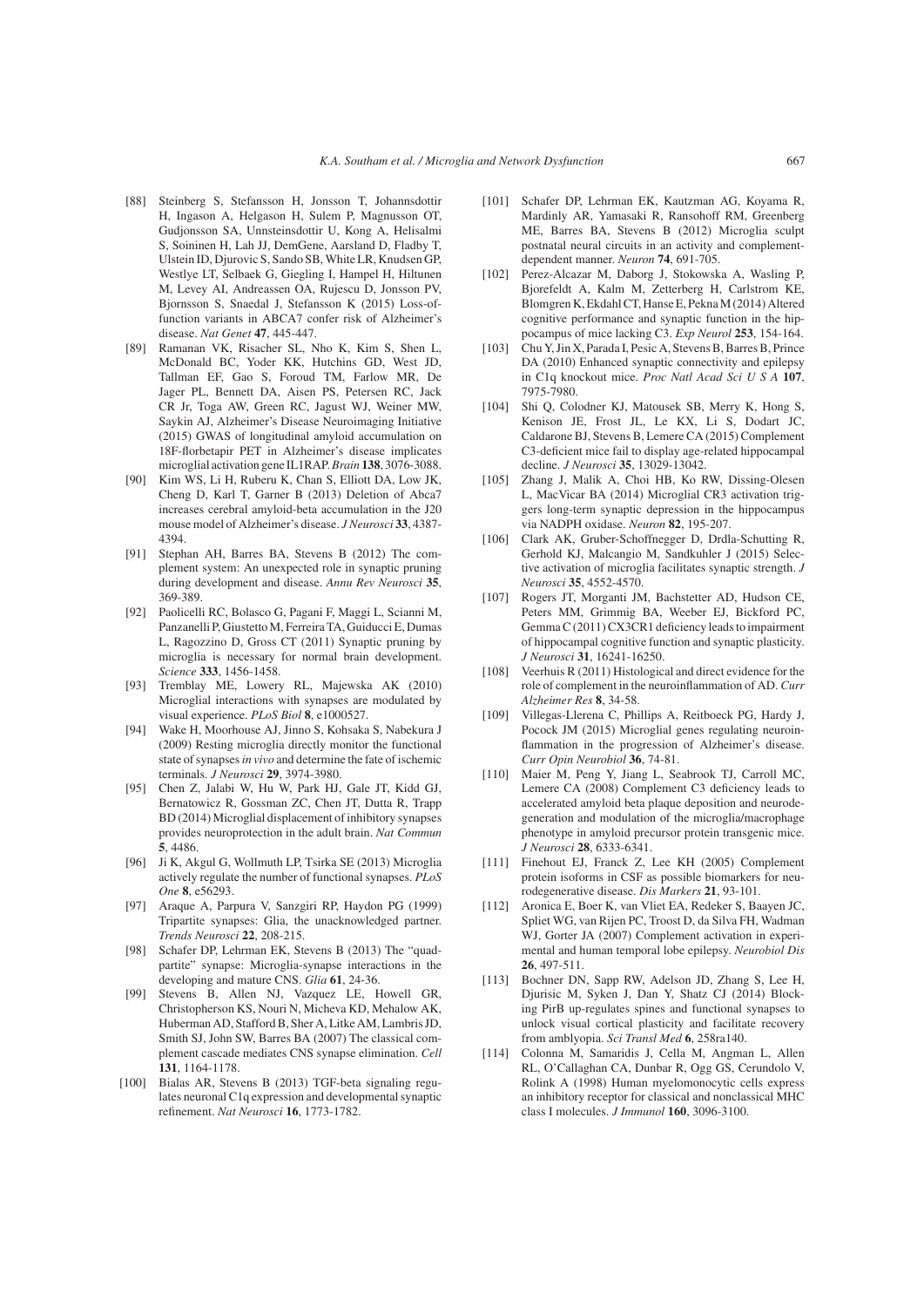- [115] Kim T, Vidal GS, Djurisic M, William CM, Birnbaum ME, Garcia KC, Hyman BT, Shatz CJ (2013) Human LilrB2 is a beta-amyloid receptor and its murine homolog PirB regulates synaptic plasticity in an Alzheimer's model. *Science* **341**, 1399-1404.
- [116] Parkhurst CN, Yang G, Ninan I, Savas JN, Yates JR, 3rd, Lafaille JJ, Hempstead BL, Littman DR, Gan WB (2013) Microglia promote learning-dependent synapse formation through brain-derived neurotrophic factor. *Cell* **155**, 1596- 1609.
- [117] Hayashi Y, Koyanagi S, Kusunose N, Okada R, Wu Z, Tozaki-Saitoh H, Ukai K, Kohsaka S, Inoue K, Ohdo S, Nakanishi H (2013) The intrinsic microglial molecular clock controls synaptic strength via the circadian expression of cathepsin S. *Sci Rep* **3**, 2744.
- [118] Zhan Y, Paolicelli RC, Sforazzini F, Weinhard L, Bolasco G, Pagani F, Vyssotski AL, Bifone A, Gozzi A, Ragozzino D, Gross CT (2014) Deficient neuron-microglia signaling results in impaired functional brain connectivity and social behavior. *Nat Neurosci* **17**, 400-406.
- [119] Chugh D, Nilsson P, Afjei SA, Bakochi A, Ekdahl CT (2013) Brain inflammation induces post-synaptic changes during early synapse formation in adult-born hippocampal neurons. *Exp Neurol* **250**, 176-188.
- [120] Gomes C, Ferreira R, George J, Sanches R, Rodrigues DI, Goncalves N, Cunha RA (2013) Activation of microglial cells triggers a release of brain-derived neurotrophic factor (BDNF) inducing their proliferation in an adenosine A2A receptor-dependent manner: A2A receptor blockade prevents BDNF release and proliferation of microglia. *J Neuroinflammation* **10**, 16.
- [121] Greicius MD, Krasnow B, Reiss AL, Menon V (2003) Functional connectivity in the resting brain: A network analysis of the default mode hypothesis. *Proc Natl Acad Sci U S A* **100**, 253-258.
- [122] Huijbers W, Pennartz CM, Cabeza R, Daselaar SM (2011) The hippocampus is coupled with the default network during memory retrieval but not during memory encoding. *PLoS One* **6**, e17463.
- [123] Prescott JW, Guidon A, Doraiswamy PM, Roy Choudhury K, Liu C, Petrella JR, Alzheimer's Disease Neuroimaging Initiative (2014) The Alzheimer structural connectome: Changes in cortical network topology with increased amyloid plaque burden. *Radiology* **273**, 175-184.
- [124] Benzinger TL, Blazey T, Jack CR Jr, Koeppe RA, Su Y, Xiong C, Raichle ME, Snyder AZ, Ances BM, Bateman RJ, Cairns NJ, Fagan AM, Goate A, Marcus DS, Aisen PS, Christensen JJ, Ercole L, Hornbeck RC, Farrar AM, Aldea P, Jasielec MS, Owen CJ, Xie X, Mayeux R, Brickman A, McDade E, Klunk W, Mathis CA, Ringman J, Thompson PM, Ghetti B, Saykin AJ, Sperling RA, Johnson KA, Salloway S, Correia S, Schofield PR, Masters CL, Rowe C, Villemagne VL, Martins R, Ourselin S, Rossor MN, Fox NC, Cash DM, Weiner MW, Holtzman DM, Buckles VD, Moulder K, Morris JC (2013) Regional variability of imaging biomarkers in autosomal dominant Alzheimer's disease. *Proc Natl Acad SciUSA* **110**, E4502-E4509.
- [125] Ryan NS, Fox NC (2009) Imaging biomarkers in Alzheimer's disease. *Ann N Y Acad Sci* **1180**, 20-27.
- [126] Brier MR, Thomas JB, Snyder AZ, Benzinger TL, Zhang D, Raichle ME, Holtzman DM, Morris JC, Ances BM (2012) Loss of intranetwork and internetwork resting state functional connections with Alzheimer's disease progression. *J Neurosci* **32**, 8890-8899.
- [127] Edison P, Archer HA, Gerhard A, Hinz R, Pavese N, Turkheimer FE, Hammers A, Tai YF, Fox N, Kennedy A, Rossor M, Brooks DJ (2008) Microglia, amyloid, and cognition in Alzheimer's disease: An [11C](R)PK11195- PET and [11C]PIB-PET study. *Neurobiol Dis* **32**, 412-419.
- [128] Fan Z, Okello AA, Brooks DJ, Edison P (2015) Longitudinal influence of microglial activation and amyloid on neuronal functionin Alzheimer's disease.*Brain 138(Pt 12)* 3685-3698.
- [129] Shankar GM, Walsh DM (2009) Alzheimer's disease: Synaptic dysfunction and Abeta. *Mol Neurodegener* **4**, 48.
- [130] Ferreira ST, Lourenco MV, Oliveira MM, De Felice FG (2015) Soluble amyloid-beta oligomers as synaptotoxins leading to cognitive impairment in Alzheimer's disease. *Front Cell Neurosci* **9**, 191.
- [131] Shankar GM, Bloodgood BL, Townsend M, Walsh DM, Selkoe DJ, Sabatini BL (2007) Natural oligomers of the Alzheimer amyloid-beta protein induce reversible synapse loss by modulating an NMDA-type glutamate receptor-dependent signaling pathway. *J Neurosci* **27**, 2866-2875.
- [132] Chang EH, Savage MJ, Flood DG, Thomas JM, Levy RB, Mahadomrongkul V, Shirao T, Aoki C, Huerta PT (2006) AMPA receptor downscaling at the onset of Alzheimer's disease pathology in double knockin mice. *Proc Natl Acad Sci U S A* **103**, 3410-3415.
- [133] Hsieh H, Boehm J, Sato C, Iwatsubo T, Tomita T, Sisodia S, Malinow R (2006) AMPAR removal underlies Abeta-induced synaptic depression and dendritic spine loss. *Neuron* **52**, 831-843.
- [134] Ulrich D (2015) Amyloid-beta impairs synaptic inhibition via GABA(A) receptor endocytosis. *J Neurosci* **35**, 9205- 9210.
- [135] Verkhratsky A, Sofroniew MV, Messing A, deLanerolle NC, Rempe D, Rodriguez JJ, Nedergaard M (2012) Neurological diseases as primary gliopathies: A reassessment of neurocentrism. *ASN Neuro* **4**, e00082.
- [136] Myers N, Pasquini L, Gottler J, Grimmer T, Koch K, Ortner M, Neitzel J, Muhlau M, Forster S, Kurz A, Forstl H, Zimmer C, Wohlschlager AM, Riedl V, Drzezga A, Sorg C (2014) Within-patient correspondence of amyloidbeta and intrinsic network connectivity in Alzheimer's disease. *Brain* **137**, 2052-2064.
- [137] Pihlajamaki M, Sperling RA (2009) Functional MRI assessment of task-induced deactivation of the default mode network in Alzheimer's disease and at-risk older individuals. *Behav Neurol* **21**, 77-91.
- [138] Sperling RA, LaViolette PS, O'Keefe K, O'Brien J, Rentz DM, Pihlajamaki M, Marshall G, Hyman BT, Selkoe DJ, Hedden T, Buckner RL, Becker JA, Johnson KA (2009) Amyloid deposition is associated with impaired default network function in older persons without dementia. *Neuron* **63**, 178-188.
- [139] Lustig C, Snyder AZ, Bhakta M, O'Brien KC, McAvoy M, Raichle ME, Morris JC, Buckner RL (2003) Functional deactivations: Change with age and dementia of the Alzheimer type. *Proc Natl Acad Sci U S A* **100**, 14504- 14509.
- [140] Petrella JR, Prince SE, Wang L, Hellegers C, Doraiswamy PM (2007) Prognostic value of posteromedial cortex deactivation in mild cognitive impairment. *PLoS One* **2**, e1104.
- [141] Daselaar SM, Prince SE, Cabeza R (2004) When less means more: Deactivations during encoding that predict subsequent memory. *Neuroimage* **23**, 921-927.